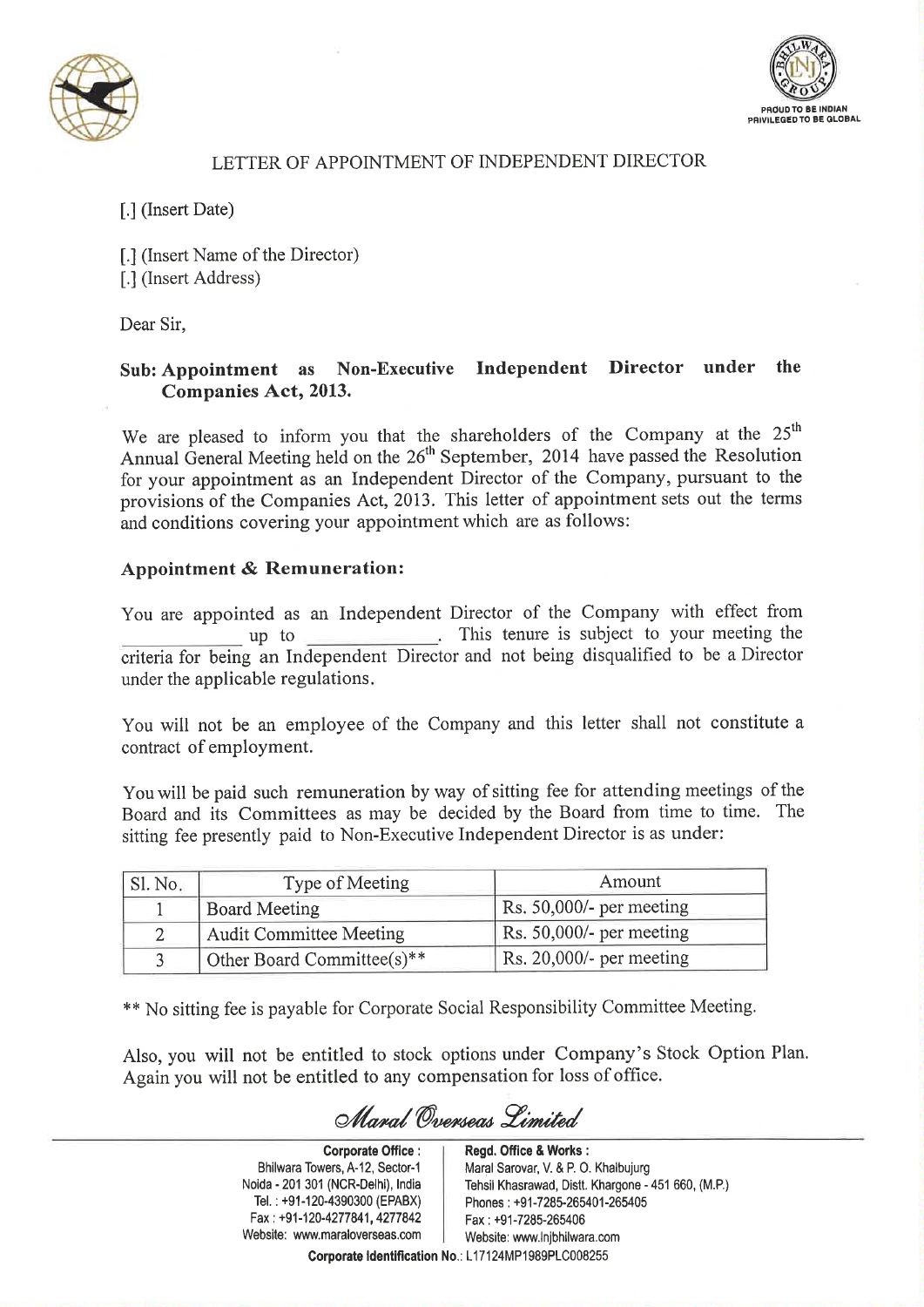



In addition to above, you will also be entitled for reimbursement of the travel, hotel and other incidental expenses incurred by you in the performance of your role and duties

## **Board Committees:**

During the tenure of office, you may be requested to serve on one or more Committees of the Board and the event of acceptance of such request(s) you will be provided with the relevant Committee's terms of reference and specific responsibilities. You are currently nominated on the following Committees of the Board, whose terms of reference have been provided to you:

(To be modified as applicable)

- $1.$ **Audit Committee**
- Nomination and Remuneration Committee  $2.$
- Stakeholders' Relationship Committee  $3.$
- $\overline{4}$ . Board Committee for Shares
- $5<sub>1</sub>$ Corporate Social Responsibility Committee

The Board may reconstitute the composition of any/all Committees from time to time and any such change shall be promptly communicated to you.

### **Time Commitment:**

As a Non-executive Director, you are expected to devote such time as may be necessary to perform your duties as an Independent Director. You are expected to attend the meetings of the Board/Committees of the Board and of the Shareholders and to devote such time to your duties, as be appropriate to discharge your role effectively.

#### Role and duties:

Your role and duties will be those normally required of a Non-Executive Independent Director under the Companies Act, 2013 and the Listing Agreement with the Stock Exchanges, which shall include inter-alia:

- To act in accordance with the Company's Articles of Association.  $1.$
- To act in good faith in order to promote the objects of the Company in the best  $2.$ interests of the Company, its employees, the Shareholders and the community.
- To discharge your duties with due and reasonable care and diligence, skill and  $3.$ diligence and shall exercise independent judgment.<br>Maral Overseas Limited

| <b>Corporate Office:</b>           | Regd. Office & Works:                               |
|------------------------------------|-----------------------------------------------------|
| Bhilwara Towers, A-12, Sector-1    | Maral Sarovar, V. & P. O. Khalbujurg                |
| Noida - 201 301 (NCR-Delhi), India | Tehsil Khasrawad, Distt. Khargone - 451 660, (M.P.) |
| Tel.: +91-120-4390300 (EPABX)      | Phones: +91-7285-265401-265405                      |
| Fax: +91-120-4277841, 4277842      | Fax: +91-7285-265406                                |
| Website: www.maraloverseas.com     | Website: www.lnibhilwara.com                        |
|                                    | Corporate Identification No.: L17124MP1989PLC008255 |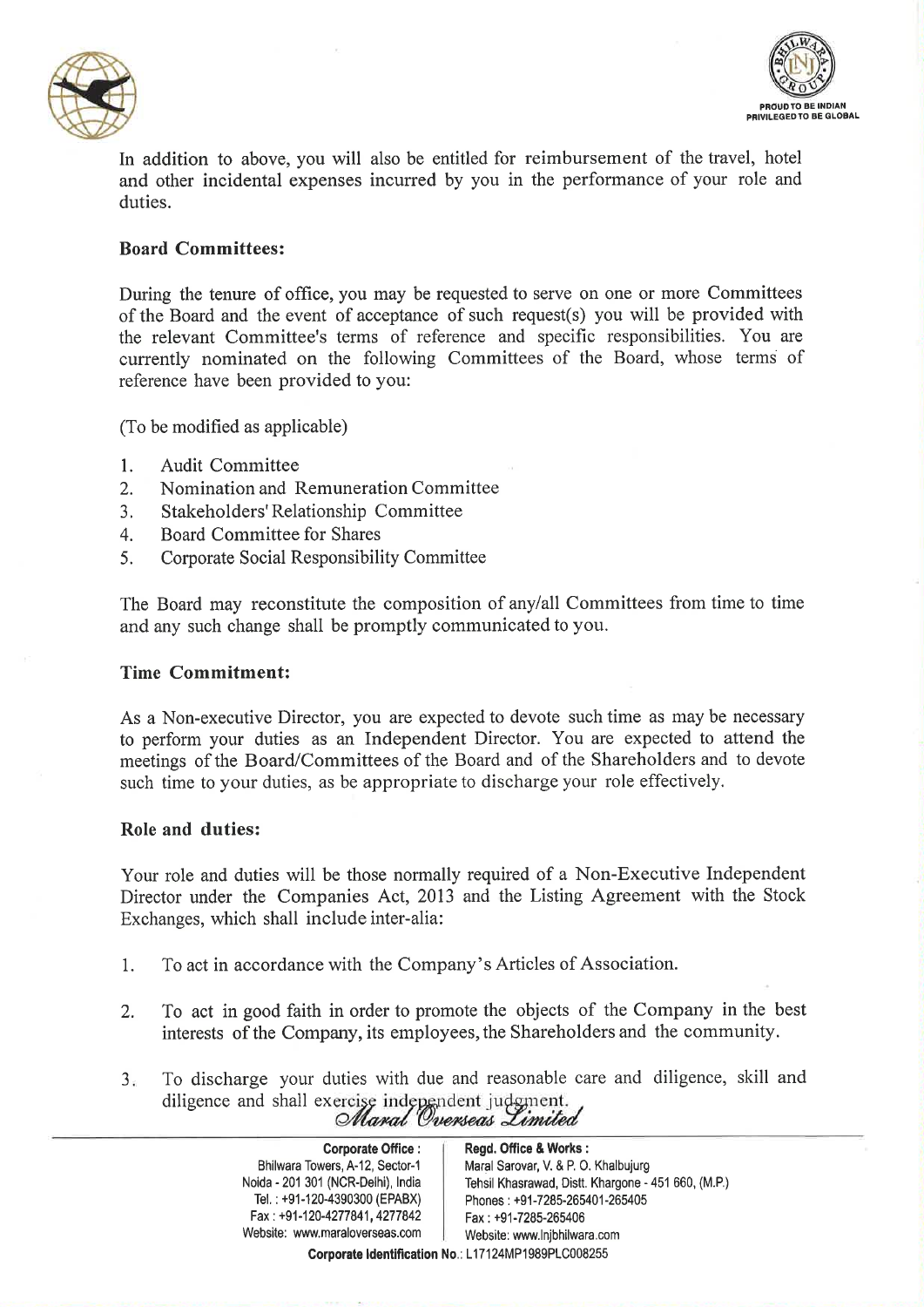



- Not to involve yourself in a situation in which you have a direct or indirect  $\overline{4}$ . interest that conflicts, or possibly may conflict, with the interest of the Company.
- Not to achieve or attempt to achieve any undue gain or advantage either for  $5<sub>1</sub>$ yourself or for your relatives, partners or associates.
- Not to assign your office as Director and such assignment, if occurs, shall be 6. void.

### Liability:

The liability that devolves pursuant to your appointment would be as per the applicable laws and Articles of Association of the Company.

### **Technology:**

You may give your consent by advance notification to the Chairman or Company Secretary to participate in any meeting(s) of the Board or Committee of Directors, when necessary through video conferencing or other audio visual means, except for matters not to be so dealt with under the provisions of Companies Act, 2013.

### **Conflict of Interest:**

During your term, you are required to promptly notify the any change in your Directorships, appointments and interest in any manner whatsoever. In the event that your circumstances seem likely to change and could give rise to a conflict of interest or, when applicable, circumstances that lead the Board to revise its judgment on your independence, you should promptly disclose the same to both the Chairman and the Company Secretary of the Company.

### **Evaluation Processes:**

Your performance evaluation shall be done by the Board of Directors annually, without your participation. You will participate in reviewing the performance of the Board as a whole and the other Directors on annual basis.

### **Code of Conduct:**

During the appointment you are required to comply with the Code of Conduct for Independent Directors as provided in Schedule IV to the Companies Act, 2013, which is enclosed as Annexure 'A'. You are also requested to give a declaration that you meet the criteria of 'independence' at the first meeting of the Board in every

Maval Overseas Limited

**Corporate Office:** Bhilwara Towers, A-12, Sector-1 Noida - 201 301 (NCR-Delhi), India Tel.: +91-120-4390300 (EPABX) Fax: +91-120-4277841, 4277842 Website: www.maraloverseas.com

Regd. Office & Works: Maral Sarovar, V. & P. O. Khalbujurg Tehsil Khasrawad, Distt. Khargone - 451 660, (M.P.) Phones: +91-7285-265401-265405 Fax: +91-7285-265406 Website: www.lnjbhilwara.com Corporate Identification No.: L17124MP1989PLC008255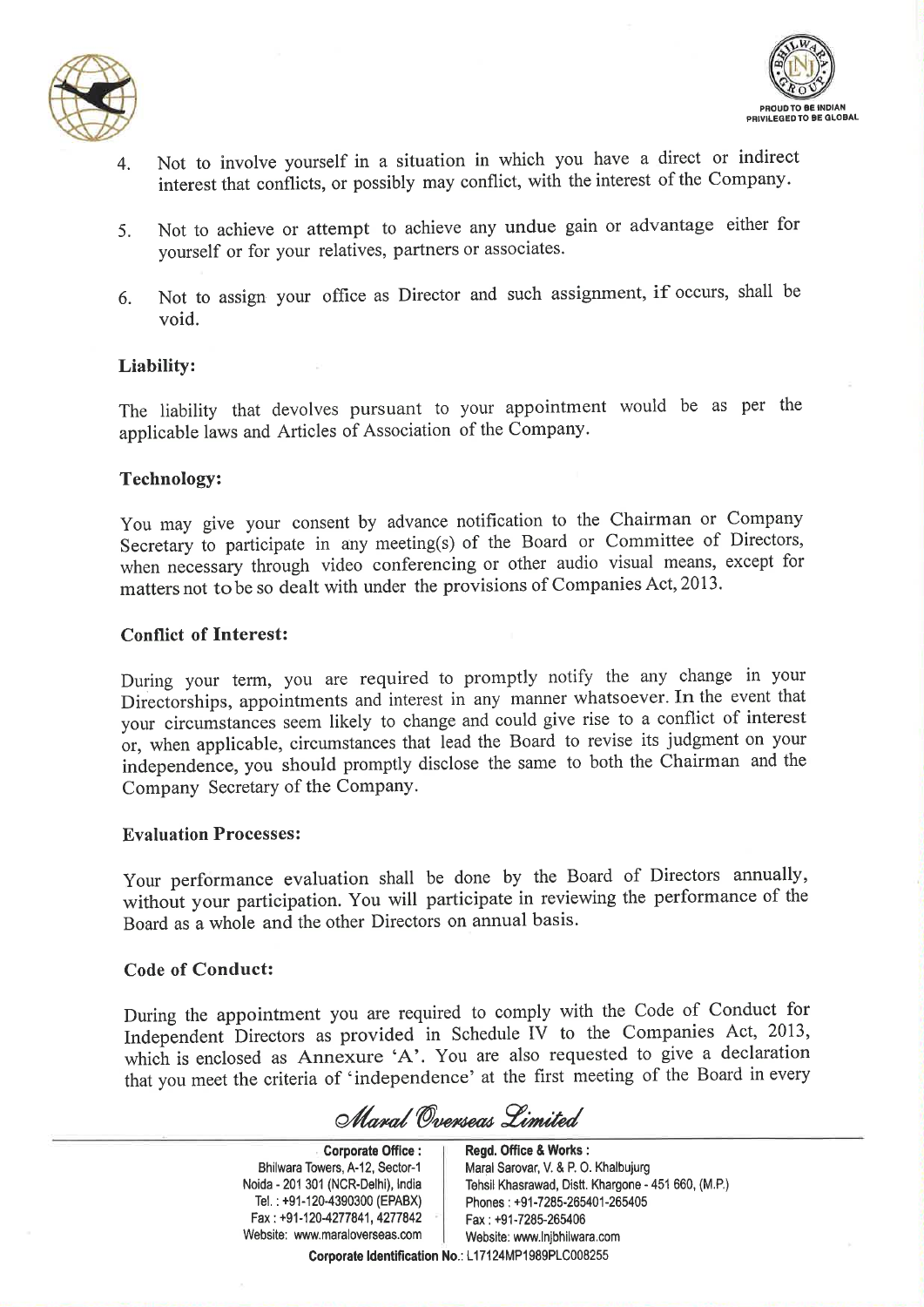



financial year pursuant to the provisions of Section 149(7) of the Companies Act, 2013, in the format enclosed with the said Code of Conduct.

You are also required to abide by

- Company's Code of Conduct for Directors and Senior Management (Annexure  $(a)$  $(B')$ .
- Company's Code of Conduct for Prevention of Insider Trading (Annexure 'C').  $(b)$

## **Confidentiality:**

All information acquired during your appointment is confidential to the Company and shall not be released, either during your appointment or following termination (by whatever means) to third parties without prior clearance from the Chairman, unless required by law or by the rules of any Stock Exchange or any regulatory body. On request, you shall surrender any document and other materials made available to you by the Company.

## **Independent Professional Advice:**

There may be occasions when you consider that you need professional advice in furtherance of your duties as a Director and it will be appropriate for you to consult as far as possible jointly with other Independent Directors, should they also choose or otherwise even for your own, independent advisors at the Company's expense. The Company will reimburse the full cost of expenditure reasonable incurred in connection therewith.

## Availability of Directors and Officers Liability Insurance:

The Company has Directors' and Officers' liability insurance and it is intended that it will maintain such insurance cover for the full term of your appointment.

### **Resignation or Removal:**

The resignation or removal of an Independent Director shall be in the manner as provided under Sections 168 and 169 of the Companies Act, 2013.

### General:

This letter and any non-contractual obligations arising out of or in connection with this letter are governed by, and shall be construed in accordance with, the laws of India, and the parties agree to submit to the exclusive jurisdiction of the courts in India.

Manal Overseas Limited

**Corporate Office:** Bhilwara Towers, A-12, Sector-1 Noida - 201 301 (NCR-Delhi), India Tel.: +91-120-4390300 (EPABX) Fax: +91-120-4277841, 4277842 Website: www.maraloverseas.com Regd. Office & Works: Maral Sarovar, V. & P. O. Khalbujurg Tehsil Khasrawad, Distt. Khargone - 451 660, (M.P.) Phones: +91-7285-265401-265405 Fax: +91-7285-265406 Website: www.lnjbhilwara.com

Corporate Identification No.: L17124MP1989PLC008255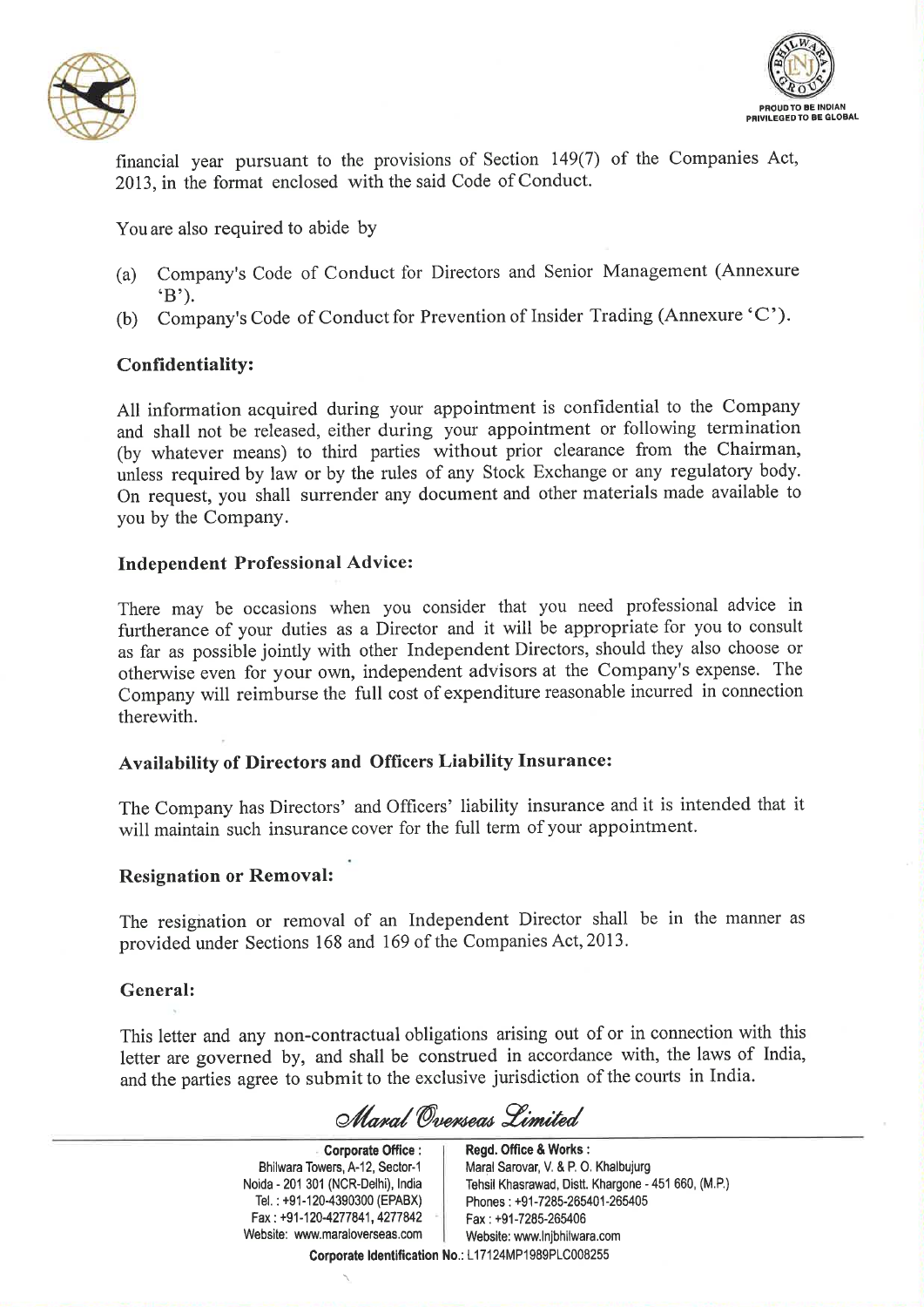



Please confirm your agreement to the above by signing and returning the enclosed duplicate copy of this letter.

Thanking you,

Yours Sincerely, For MARAL OVERSEAS LIMITED

#### **CHAIRMAN**

I have read and agree and confirm the above terms regarding my appointment as an Independent Director of Maral Overseas Limited.

[.] (Insert Name of Director) [.] (Insert DIN)

Maral Overseas Limited

**Corporate Office:** Bhilwara Towers, A-12, Sector-1 Noida - 201 301 (NCR-Delhi), India Tel.: +91-120-4390300 (EPABX) Fax: +91-120-4277841, 4277842 Website: www.maraloverseas.com

Regd. Office & Works: Maral Sarovar, V. & P. O. Khalbujurg Tehsil Khasrawad, Distt. Khargone - 451 660, (M.P.) Phones: +91-7285-265401-265405 Fax: +91-7285-265406 Website: www.lnjbhilwara.com

Corporate Identification No.: L17124MP1989PLC008255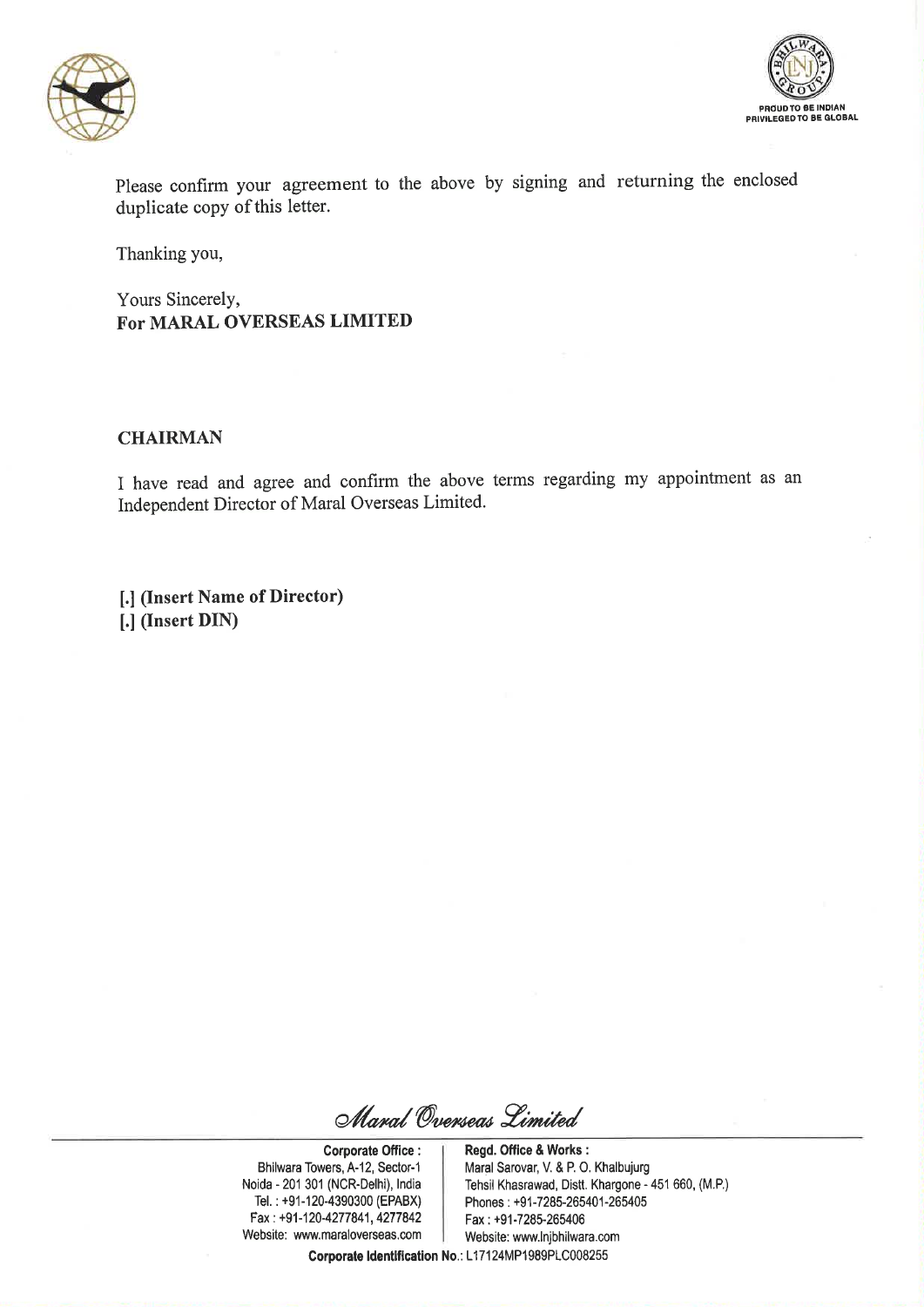## **Annexure 'A'**

## **Schedule IV**

## **Code for Independent Directors**

The Code is a guide to professional conduct for independent directors. Adherence to these standards by independent directors and fulfillment of their responsibilities in a professional and faithful manner will promote confidence of the investment community, particularly minority shareholders, regulators and companies in the institution of independent directors.

#### **I. Guidelines of professional conduct:**

An independent director shall:

- (1) uphold ethical standards of integrity and probity;
- (2) act objectively and constructively while exercising his duties;
- (3) exercise his responsibilities in a *bona fide* manner in the interest of the company;
- (4) devote sufficient time and attention to his professional obligations for informed and balanced decision making;
- (5) not allow any extraneous considerations that will vitiate his exercise of objective independent judgment in the paramount interest of the company as a whole, while concurring in or dissenting from the collective judgment of the Board in its decision making;
- (6) not abuse his position to the detriment of the company or its shareholders or for the purpose of gaining direct or indirect personal advantage or advantage for any associated person;
- (7) refrain from any action that would lead to loss of his independence;
- (8) where circumstances arise which make an independent director lose his independence, the independent director must immediately inform the Board accordingly;
- 9) assist the company in implementing the best corporate governance practices.

#### **II. Role and functions:**

The independent directors shall: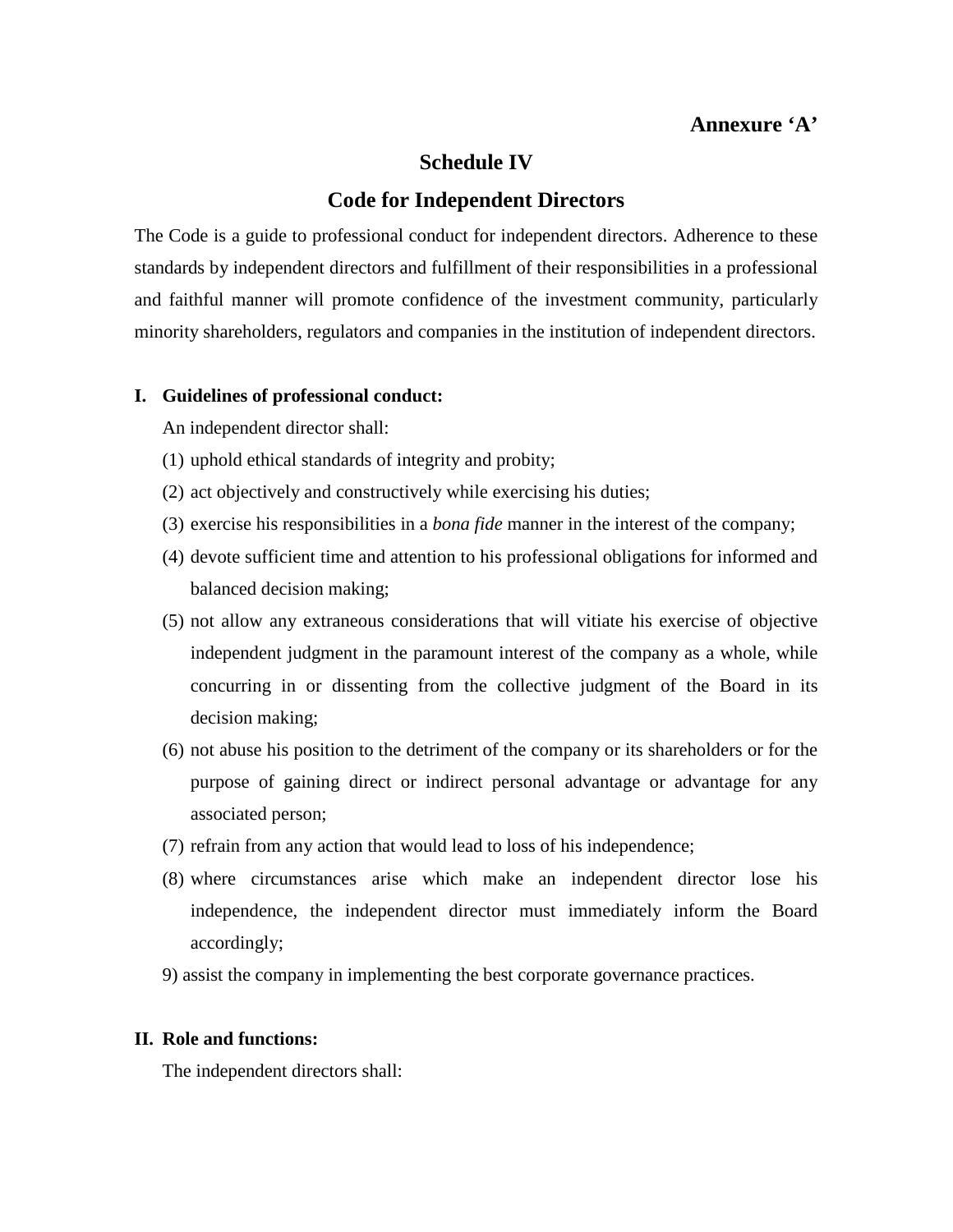- (1) help in bringing an independent judgment to bear on the Board's deliberations especially on issues of strategy, performance, risk management, resources, key appointments and standards of conduct;
- (2) bring an objective view in the evaluation of the performance of board and management;
- (3) scrutinise the performance of management in meeting agreed goals and objectives and monitor the reporting of performance;
- (4) satisfy themselves on the integrity of financial information and that financial controls and the systems of risk management are robust and defensible;
- (5) safeguard the interests of all stakeholders, particularly the minority shareholders;
- (6) balance the conflicting interest of the stakeholders;
- (7) determine appropriate levels of remuneration of executive directors, key managerial personnel and senior management and have a prime role in appointing and where necessary recommend removal of executive directors, key managerial personnel and senior management;
- (8) moderate and arbitrate in the interest of the company as a whole, in situations of conflict between management and shareholder's interest.

#### **III.Duties :**

The independent directors shall—

- (1) undertake appropriate induction and regularly update and refresh their skills, knowledge and familiarity with the company;
- (2) seek appropriate clarification or amplification of information and, where necessary, take and follow appropriate professional advice and opinion of outside experts at the expense of the company;
- (3) strive to attend all meetings of the Board of Directors and of the Board committees of which he is a member;
- (4) participate constructively and actively in the committees of the Board in which they are chairpersons or members;
- (5) strive to attend the general meetings of the company;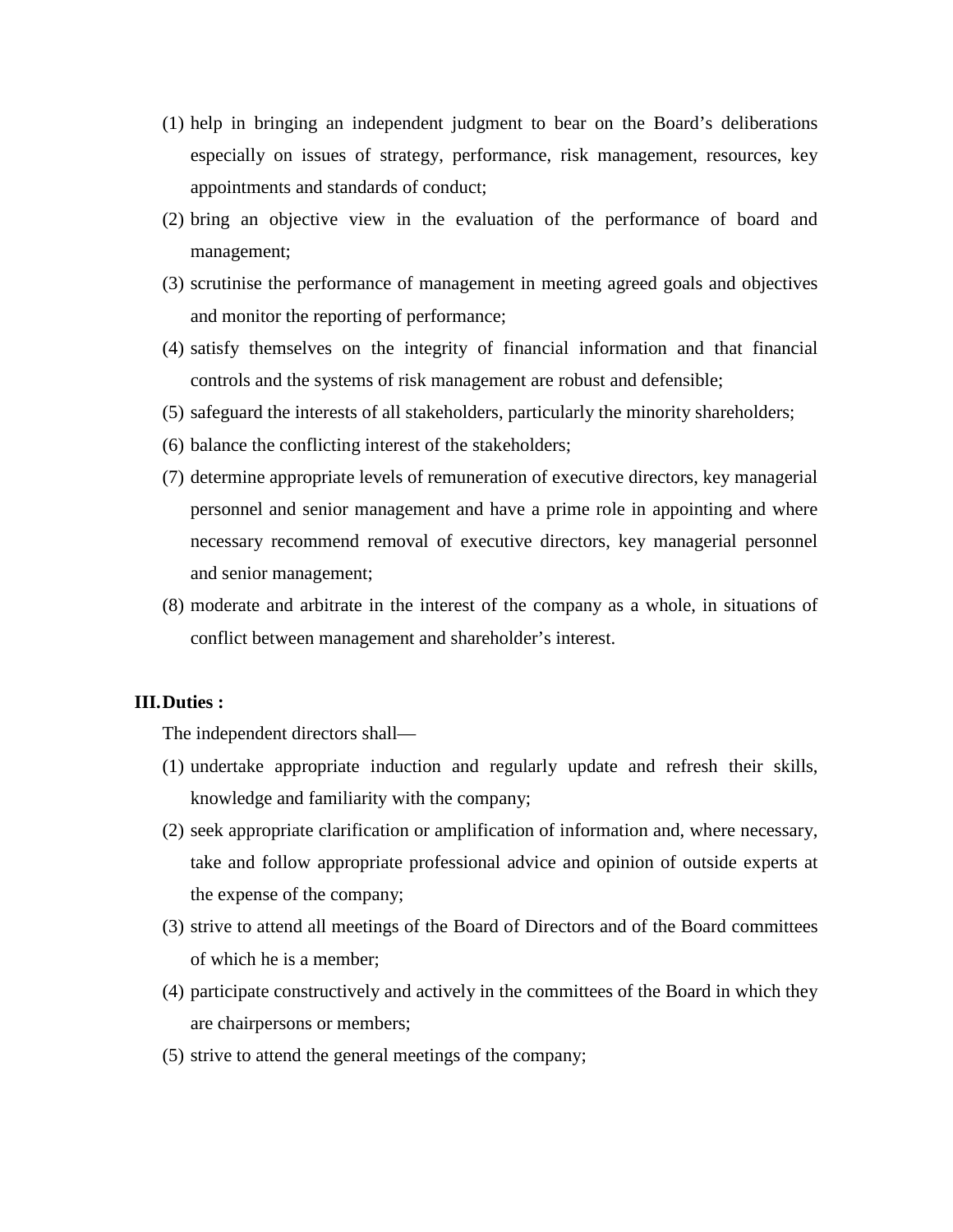- (6) where they have concerns about the running of the company or a proposed action, ensure that these are addressed by the Board and, to the extent that they are not resolved, insist that their concerns are recorded in the minutes of the Board meeting;
- (7) keep themselves well informed about the company and the external environment in which it operates;
- (8) not to unfairly obstruct the functioning of an otherwise proper Board or committee of the Board;
- (9) pay sufficient attention and ensure that adequate deliberations are held before approving related party transactions and assure themselves that the same are in the interest of the company;
- (10) ascertain and ensure that the company has an adequate and functional vigil mechanism and to ensure that the interests of a person who uses such mechanism are not prejudicially affected on account of such use;
- (11) report concerns about unethical behaviour, actual or suspected fraud or violation of the company's code of conduct or ethics policy;
- (12) acting within his authority, assist in protecting the legitimate interests of the company, shareholders and its employees;
- (13) not disclose confidential information, including commercial secrets, technologies, advertising and sales promotion plans, unpublished price sensitive information, unless such disclosure is expressly approved by the Board or required by law.

#### **IV.Manner of appointment:**

- (1) Appointment process of independent directors shall be independent of the company management; while selecting independent directors the Board shall ensure that there is appropriate balance of skills, experience and knowledge in the Board so as to enable the Board to discharge its functions and duties effectively.
- (2) The appointment of independent director(s) of the company shall be approved at the meeting of the shareholders.
- (3) The explanatory statement attached to the notice of the meeting for approving the appointment of independent director shall include a statement that in the opinion of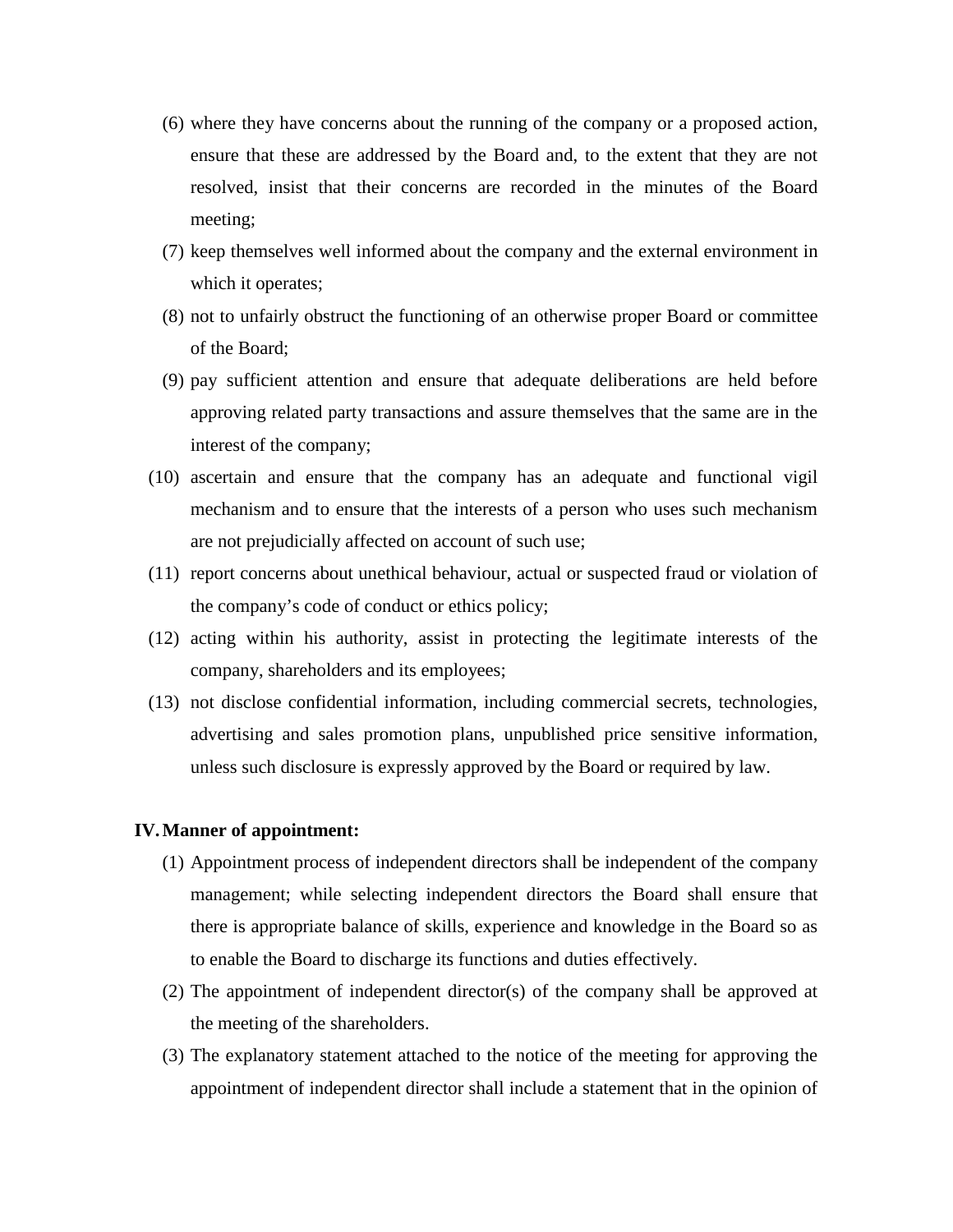the Board, the independent director proposed to be appointed fulfils the conditions specified in the Act and the rules made thereunder and that the proposed director is independent of the management.

- (4) The appointment of independent directors shall be formalised through a letter of appointment, which shall set out :
	- (a) the term of appointment;
	- (b) the expectation of the Board from the appointed director; the Board-level committee(s) in which the director is expected to serve and its tasks;
	- (c) the fiduciary duties that come with such an appointment along with accompanying liabilities;
	- (d) provision for Directors and Officers (D and O) insurance, if any;
	- (e) the Code of Business Ethics that the company expects its directors and employees to follow;
	- (f) the list of actions that a director should not do while functioning as such in the company; and
	- (g) the remuneration, mentioning periodic fees, reimbursement of expenses for participation in the Boards and other meetings and profit related commission, if any.
- (5) The terms and conditions of appointment of independent directors shall be open for inspection at the registered office of the company by any member during normal business hours.
- (6) The terms and conditions of appointment of independent directors shall also be posted on the company's website.

#### **V. Re-appointment:**

The re-appointment of independent director shall be on the basis of report of performance evaluation.

#### **VI.Resignation or removal:**

(1) The resignation or removal of an independent director shall be in the same manner as is provided in sections 168 and 169 of the Act.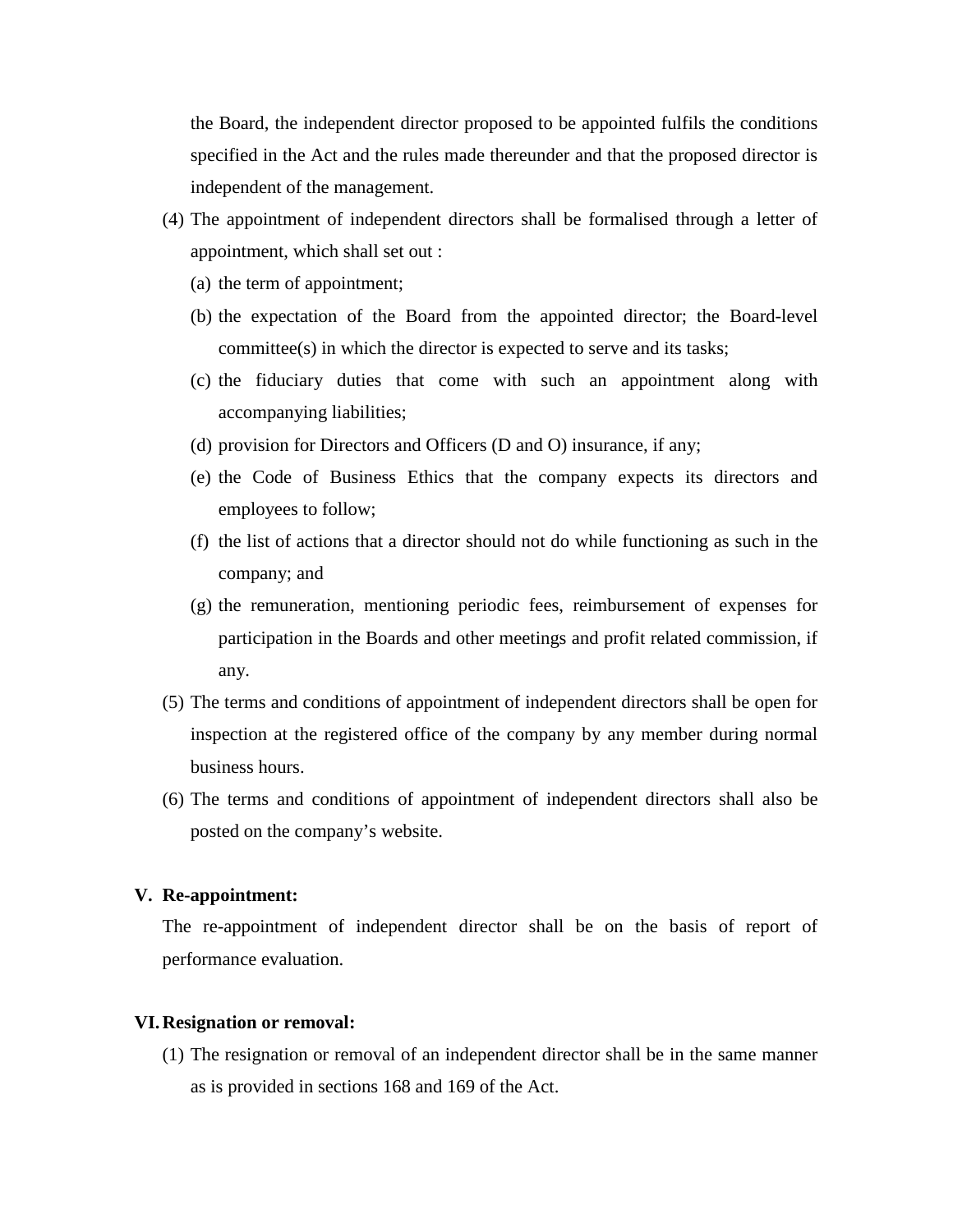- (2) An independent director who resigns or is removed from the Board of the company shall be replaced by a new independent director within a period of not more than one hundred and eighty days from the date of such resignation or removal, as the case may be.
- (3) Where the company fulfils the requirement of independent directors in its Board even without filling the vacancy created by such resignation or removal, as the case may be, the requirement of replacement by a new independent director shall not apply.

#### **VII. Separate meetings:**

- (1) The independent directors of the company shall hold at least one meeting in a year, without the attendance of non-independent directors and members of management;
- (2) All the independent directors of the company shall strive to be present at such meeting;
- (3) The meeting shall:
	- (a) review the performance of non-independent directors and the Board as a whole;
	- (b) review the performance of the Chairperson of the company, taking into account the views of executive directors and non-executive directors;
	- (c) assess the quality, quantity and timeliness of flow of information between the company management and the Board that is necessary for the Board to effectively and reasonably perform their duties.

### **VIII. Evaluation mechanism:**

- (1) The performance evaluation of independent directors shall be done by the entire Board of Directors, excluding the director being evaluated.
- (2) On the basis of the report of performance evaluation, it shall be determined whether to extend or continue the term of appointment of the independent director.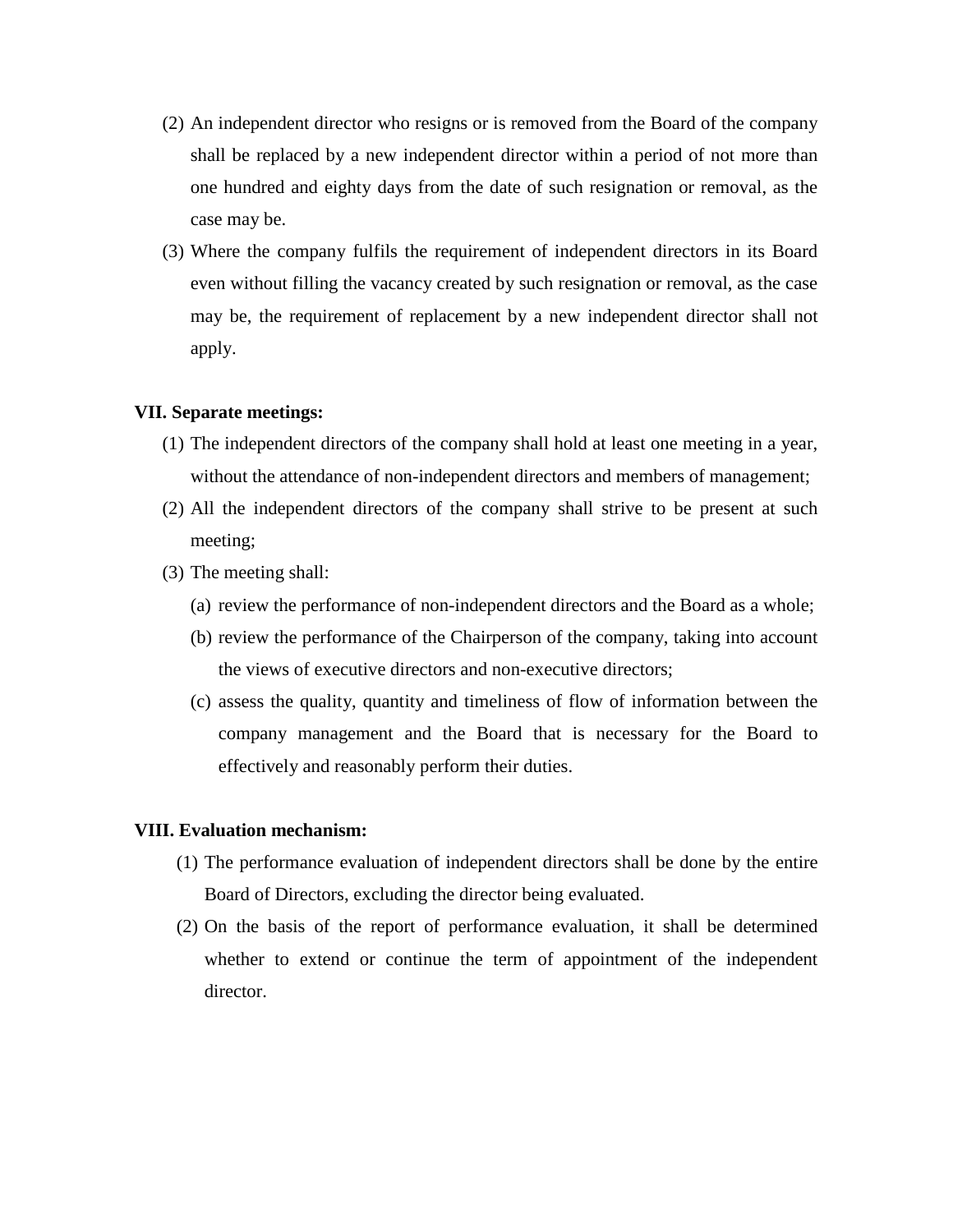## **DECLARATION OF INDEPENDENCE Under section 149 (7)**

Date:

To

The Board of Directors Maral Overseas Limited Bhilwara Towers, A-12, Sector  $-1$ , Noida – 201 301 (U.P)

Dear Sir's.

I do hereby affirm that upto the date of the present declaration, I  $S/O / D/O$  is independent from the Company and have no material and pecuniary relationship with the Company, apart from drawing Director's sitting fees for attending the Board Meetings and other committee meetings of the Board of the Company.

I also hereby declare the following in respect of my independence from the Company:-

- I am not and was not a promoter of the company or its holding, subsidiary or associate company.
- I am not related to promoters or directors in the company, its holding, subsidiary or associate company.
- I never had any pecuniary relationship with the company, its holding, subsidiary or associate company, or their promoters, or directors, during the two immediately preceding financial years or during the current financial year except receiving of sitting fees for attending the meetings of Board/Committee of Directors/Shareholders and out of pocket expenses.
- None of my relatives have or had pecuniary relationship or transaction with the company, its holding, subsidiary or associate company, or their promoters, or directors, amounting to two per cent or more of its gross turnover or total income or fifty lakh rupees or such higher amount as may be prescribed, whichever is lower, during the two immediately preceding financial years or during the current financial year.
- Neither I nor my relatives:-
	- $\triangleright$  hold together two per cent or more of the total voting power of the company.
	- $\triangleright$  is a Chief Executive or director, by whatever name called, of any nonprofit organization that receives twenty-five per cent or more of its receipts from the company, any of its promoters, directors or its holding, subsidiary or associate company or that holds two per cent or more of the total voting power of the company.
	- $\triangleright$  is a material supplier, service provider or customer or a lessor or lessee of the company.

**(Director)**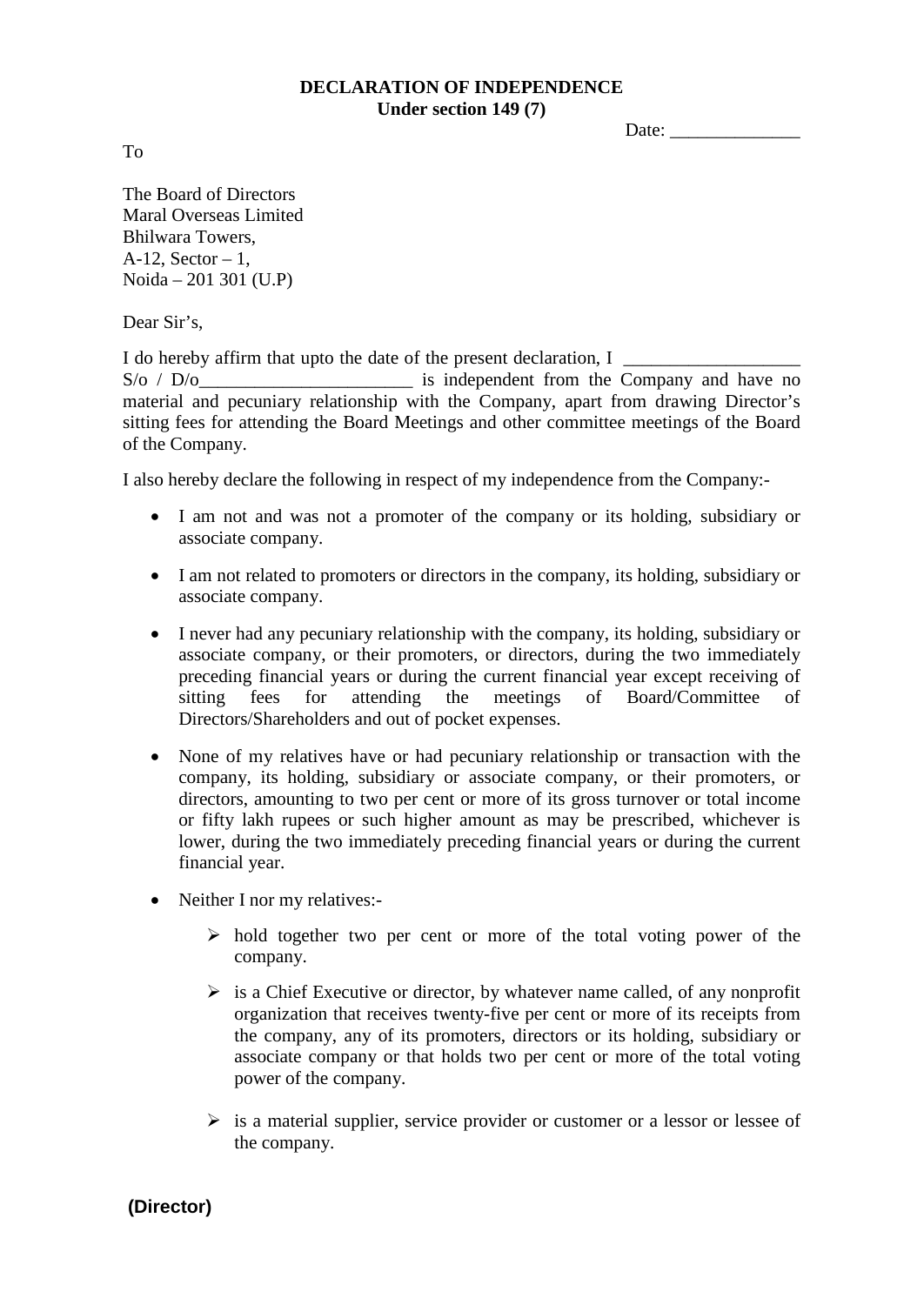



#### **Annexure - B**

# **CODE OF CONDUCT For DIRECTORS AND SENIOR MANAGEMENT**

**MARAL OVERSEAS LIMITED ("MOL")** is committed to maintain sound standards of Business Conduct and Corporate Governance.

The Board of Directors (the "Board") and the senior management of MOL undertake to abide by following Code of Conduct adopted by the Board and affirm compliance with this Code on an Annual basis by acknowledging the same as provided in the end.

The Code is named as Code of Conduct for The Board of Directors and Senior Management and is framed in terms of Clause 49 of the Listing Agreement with the Stock Exchanges.

## **APPLICABILITY**

The Code is applicable to all the members of The Board of Directors and senior management of the Company.

Senior Management shall mean personnel of the Company who are members of its core management team excluding Board of Directors.

### **THE CODE**

**Conflicts of Interest:** The Directors and senior management should be scrupulous in avoiding 'conflicts of interest' with the Company. In case there is likely to be a conflict of interest, in the case of a senior management personnel, he/she should make full disclosure of all facts and circumstances thereof to the Managing Director and a prior written approval should be obtained. In case there is likely to be a conflict of interest in the case of Managing Director, he should make full disclosure of all facts and circumstances to the Chairman of the Board. The Chairman and any Director of the Board in like circumstances should make full disclosures to the Board.

**Honest and Ethical Conduct**: The Directors and senior management shall act in accordance with the highest standards of personal and professional integrity, honesty and ethical conduct and use their powers of office, in good faith and in the best interests of the Company as a whole.

**Confidentiality:** The Directors and senior management shall maintain the confidentiality of confidential information of the Company or that of any customer, supplier or business associate of the Company to which Company has a duty to maintain confidentiality, except when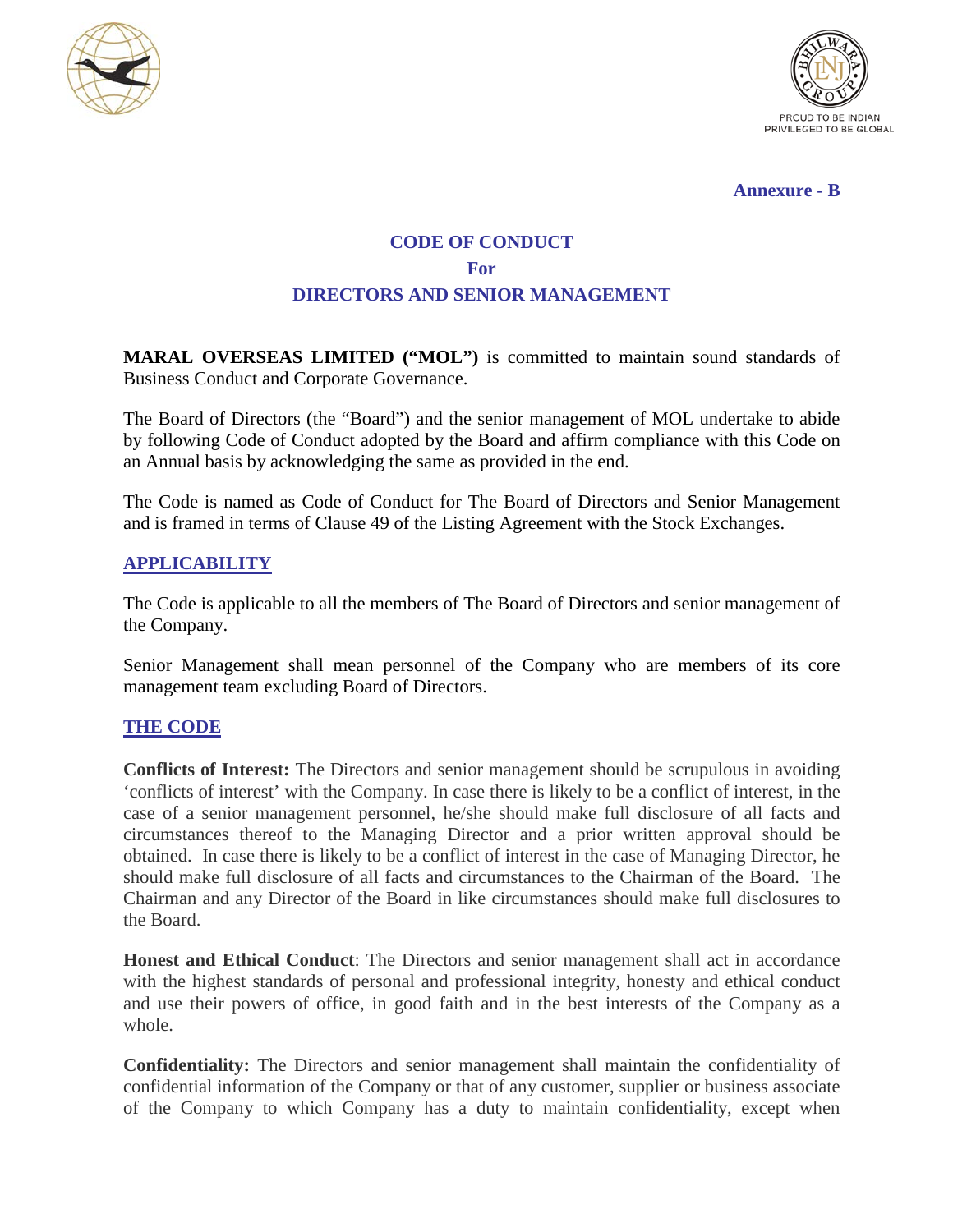



disclosure is authorized or legally mandated. The Confidential information includes all nonpublic information (including private, proprietary, and other) that might be of use to competitors or disclosure of which might be harmful to the Company or its associates. The use of confidential information for his/her own advantage or profit is also prohibited.

**Protection and Proper Use of Company's Assets:** The Directors and senior management should protect Company's assets and property. Company's assets should be used only for legitimate business purposes.

**Compliance with Laws, Rules, and Regulations:** The Directors and senior management shall endeavour to ensure compliance with all applicable laws, rules, and regulations applicable to the Company. Transactions, directly or indirectly, involving securities of the Company should not be undertaken without complying with Code of Conduct for Prohibition of Insider Trading.

## **COMPLIANCE WITH CODE OF CONDUCT**

Each Director and senior management personnel shall adhere to this code of conduct and affirm compliance with the code as of the date of appointment and thereafter on an annual basis. Violation of this Code will lead to appropriate action.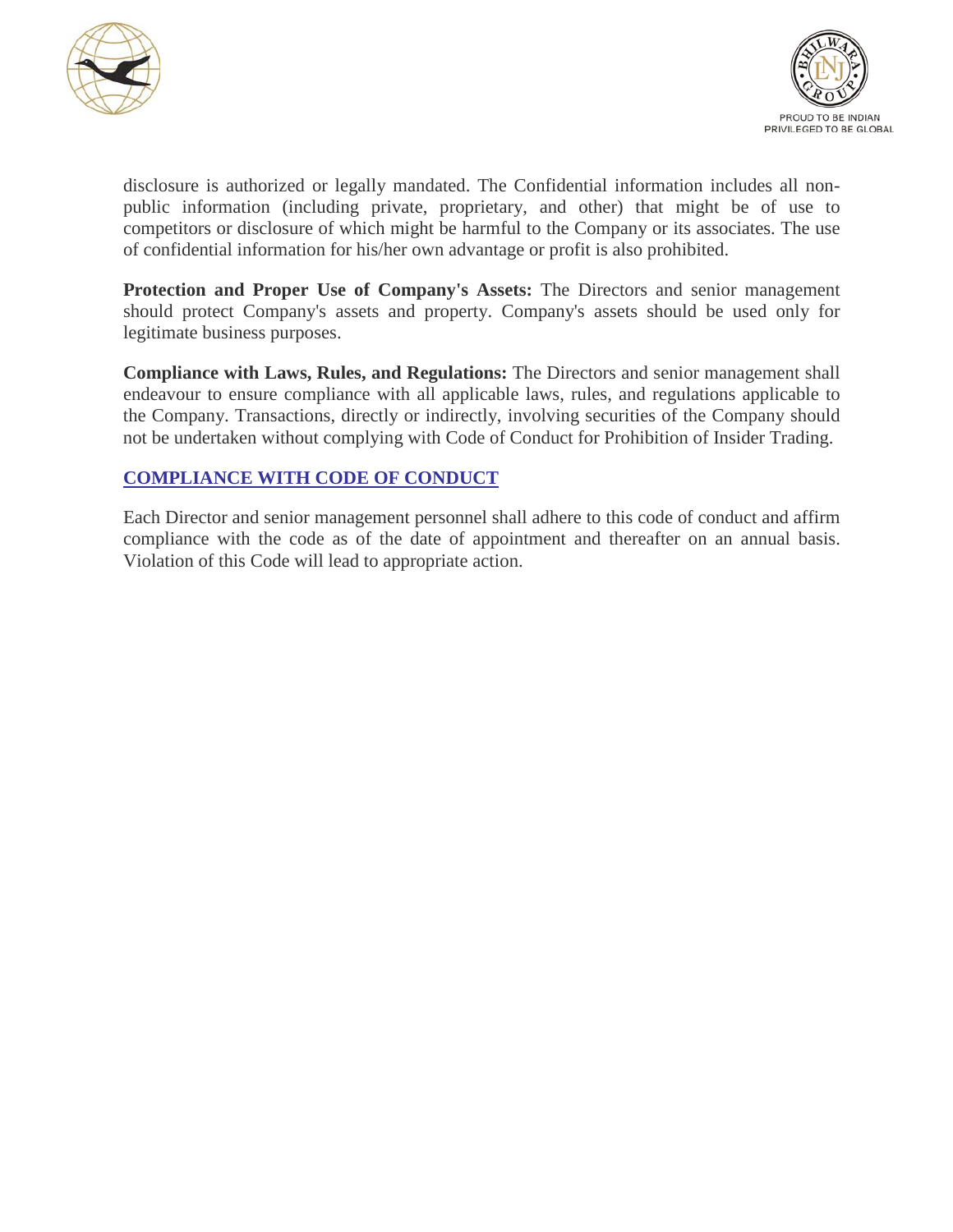## **CODE OF CONDUCT FOR BOARD MEMBERS**

### **AND**

#### **MEMBERS OF THE SENIOR MANAGEMENT**

#### **OF**

## **MARAL OVERSEAS LIMITED**

#### **ANNUAL COMPLIANCE REPORT**

I, \_\_\_\_\_\_\_\_\_\_\_\_\_\_\_\_\_\_\_\_\_\_\_\_\_ do hereby solemnly affirm that I have, in letter and spirit and to the best of my knowledge and belief, complied with the provisions of CODE OF CONDUCT FOR BOARD MEMBERS AND SENIOR MANAGEMENT during the financial year ended  $31<sup>st</sup>$  March, \_\_\_\_\_\_\_.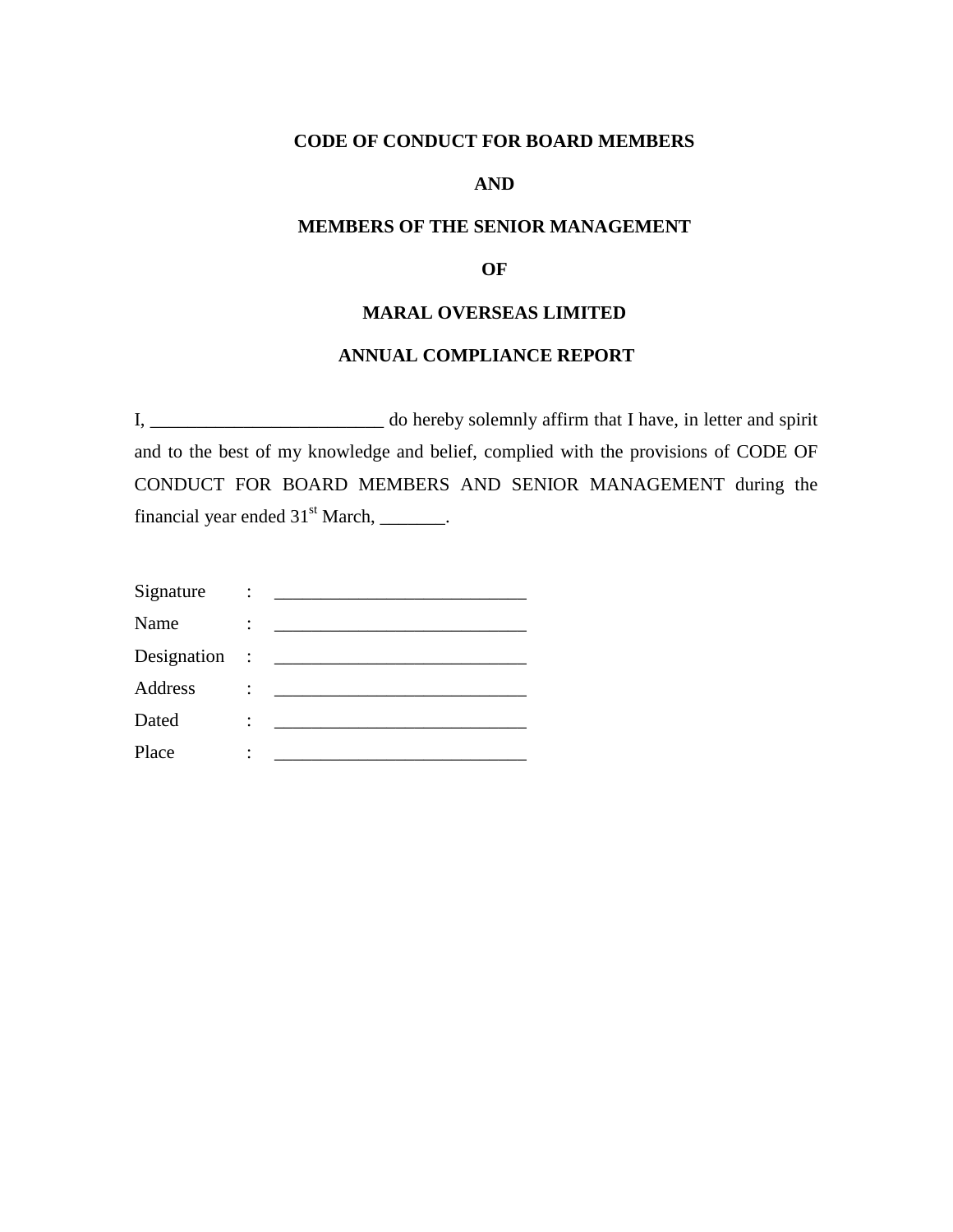**Annexure - C**

## **MARAL OVERSEAS LIMITED**

## **CODE OF CONDUCT FOR PROHIBITION OF INSIDER TRADING**

| 1.0 | <b>Compliance Officer</b>                                                                                                                                                                                                                                                                                                                                                                                                                                                                    |                                                                                                                                                                                                             |
|-----|----------------------------------------------------------------------------------------------------------------------------------------------------------------------------------------------------------------------------------------------------------------------------------------------------------------------------------------------------------------------------------------------------------------------------------------------------------------------------------------------|-------------------------------------------------------------------------------------------------------------------------------------------------------------------------------------------------------------|
| 1.1 | The listed Company has appointed a compliance<br>officer (senior level employee) who shall report to<br>the Managing Director/Chief Executive Officer.                                                                                                                                                                                                                                                                                                                                       | The<br>Company Secretary<br>shall<br>be<br>Compliance Officer<br>reporting<br>to<br>Managing Director.                                                                                                      |
| 1.2 | The compliance officer shall be responsible for<br>setting forth policies, procedures, monitoring<br>adherence to the rules for the preservation of<br>"Price Sensitive Information", pre-clearing of<br>designated employees' and their dependents'<br>trades (directly or through respective department<br>heads as decided by the Company), monitoring of<br>trades and the implementation of the code of<br>conduct under the overall supervision of the<br>Board of the listed Company. | Company may institute<br>The<br>the<br>proposed system for compliance of the<br>regulations. The same is listed below.                                                                                      |
|     | Explanation: For the purpose of this schedule, the<br>term 'designated employee' shall include:-                                                                                                                                                                                                                                                                                                                                                                                             | Designated Employee means:                                                                                                                                                                                  |
|     | (i) Officers comprising the top three tiers of the<br>Company management and all employees in the<br>finance department.                                                                                                                                                                                                                                                                                                                                                                     | Managers and above<br>1.<br>All employees of Finance<br>2.<br>and<br>Secretarial Department<br>the<br>of<br>Company                                                                                         |
|     | (ii) the employees designated by the Company to<br>these<br>trading restrictions<br>shall<br>whom<br>be<br>applicable, keeping in mind the objectives of this<br>code of conduct.                                                                                                                                                                                                                                                                                                            |                                                                                                                                                                                                             |
| 1.3 | The compliance officer shall maintain a record of<br>the designated employees and any changes made<br>in the list of designated employees.                                                                                                                                                                                                                                                                                                                                                   | The Compliance Officer to keep a<br>record of the same                                                                                                                                                      |
| 1.4 | The compliance officer shall assist all the<br>employees in addressing any clarifications<br>regarding the Securities and Exchange Board of<br>India (Prohibition of Insider Trading) Regulations,<br>1992 and the Company's code of conduct.                                                                                                                                                                                                                                                | The Compliance Officer shall issue<br>general Office Circular for changes<br>made from time to time in the<br>regulations<br>and<br>address<br>any<br>clarification sought by any employee<br>specifically. |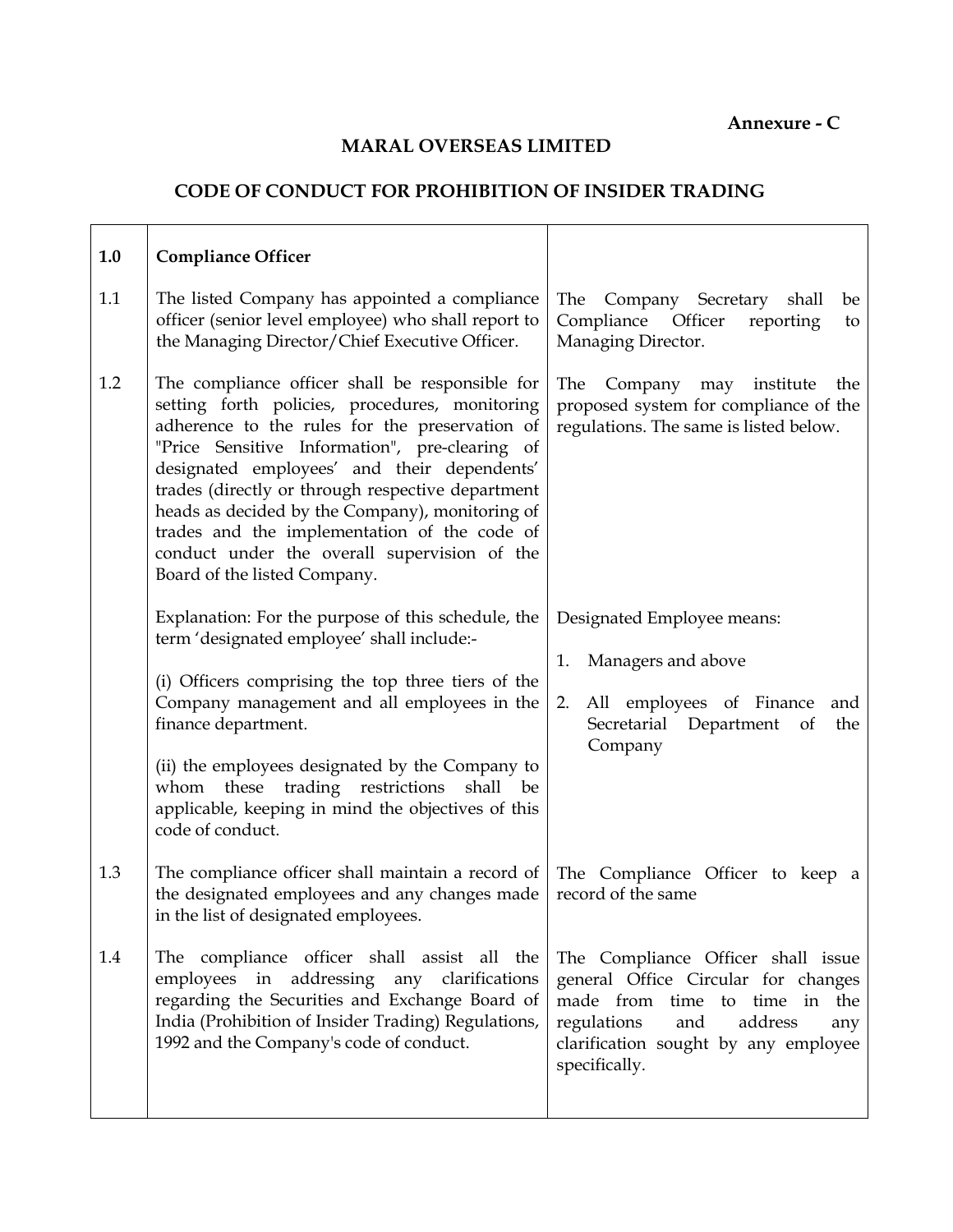| 2.0   | <b>Preservation of "Price Sensitive Information"</b>                                                                                                                                                                                                                                                                                                                                           |                                                                                                                                                                                                                                                                                                                                                                                                                              |
|-------|------------------------------------------------------------------------------------------------------------------------------------------------------------------------------------------------------------------------------------------------------------------------------------------------------------------------------------------------------------------------------------------------|------------------------------------------------------------------------------------------------------------------------------------------------------------------------------------------------------------------------------------------------------------------------------------------------------------------------------------------------------------------------------------------------------------------------------|
| 2.1   | Employees/ Directors<br>shall<br>maintain<br>the<br>confidentiality of all Price Sensitive Information.<br>Employees/ Directors shall not pass on such<br>information to any person directly or indirectly by<br>way of making a recommendation for the<br>purchase or sale of securities                                                                                                      | This applies to all the Directors and<br>employees of the Company, hence all<br>Directors<br>and employees of<br>the<br>are covered under<br>Company<br>this<br>clause.                                                                                                                                                                                                                                                      |
| 2.2   | Need to know                                                                                                                                                                                                                                                                                                                                                                                   |                                                                                                                                                                                                                                                                                                                                                                                                                              |
| 2.2.1 | Unpublished Price Sensitive Information is to be<br>handled on a "need to know" basis, i.e.,<br>Unpublished Price Sensitive Information should<br>be disclosed only to those within the Company<br>who need the information to discharge their duty<br>and whose possession of such information will not<br>give rise to a conflict of interest or appearance of<br>misuse of the information. | Sensitive<br>Unpublished Price<br>Information is to be handled on a "need<br>to know" basis, i.e., Unpublished Price<br>Sensitive Information<br>should<br>be<br>disclosed only to those within the<br>Company who need the information to<br>discharge their duty and whose<br>possession of such information will not<br>give rise to a conflict of interest or<br>appearance<br>of<br>misuse<br>of<br>the<br>information. |
|       | All non-public information directly received by<br>any employee should immediately be reported to<br>the head of the department.                                                                                                                                                                                                                                                               | All non-public information directly<br>received by any employee should<br>immediately be reported to the head of<br>the department.                                                                                                                                                                                                                                                                                          |
|       | Price Sensitive Information is to be handled on a<br>"need to know" basis, i.e., Price Sensitive<br>Information should be disclosed only to those<br>within the Company who need the information to<br>discharge their duty.                                                                                                                                                                   | Price Sensitive Information is to be<br>handled on a "need to know" basis as<br>described above.                                                                                                                                                                                                                                                                                                                             |
| 2.3   | Limited access to confidential information:                                                                                                                                                                                                                                                                                                                                                    |                                                                                                                                                                                                                                                                                                                                                                                                                              |
| 2.3.1 | Files containing confidential information shall be<br>kept secure. Computer files must have adequate<br>security of login and pass word etc.                                                                                                                                                                                                                                                   | Files<br>confidential<br>containing<br>information should be kept secure.<br>Computer files must have adequate<br>security of login and pass word etc.                                                                                                                                                                                                                                                                       |
| 3.0   | Prevention of<br>misuse<br>of "Price<br>Sensitive<br>Information                                                                                                                                                                                                                                                                                                                               |                                                                                                                                                                                                                                                                                                                                                                                                                              |
| 3.1   | All Directors/ Officers and designated employees<br>of the Company shall be subject to trading<br>restrictions as enumerated below :-                                                                                                                                                                                                                                                          | All<br>Directors/Officers<br>and<br>designated<br>employees of the Company shall be subject<br>to trading restrictions as enumerated below:-                                                                                                                                                                                                                                                                                 |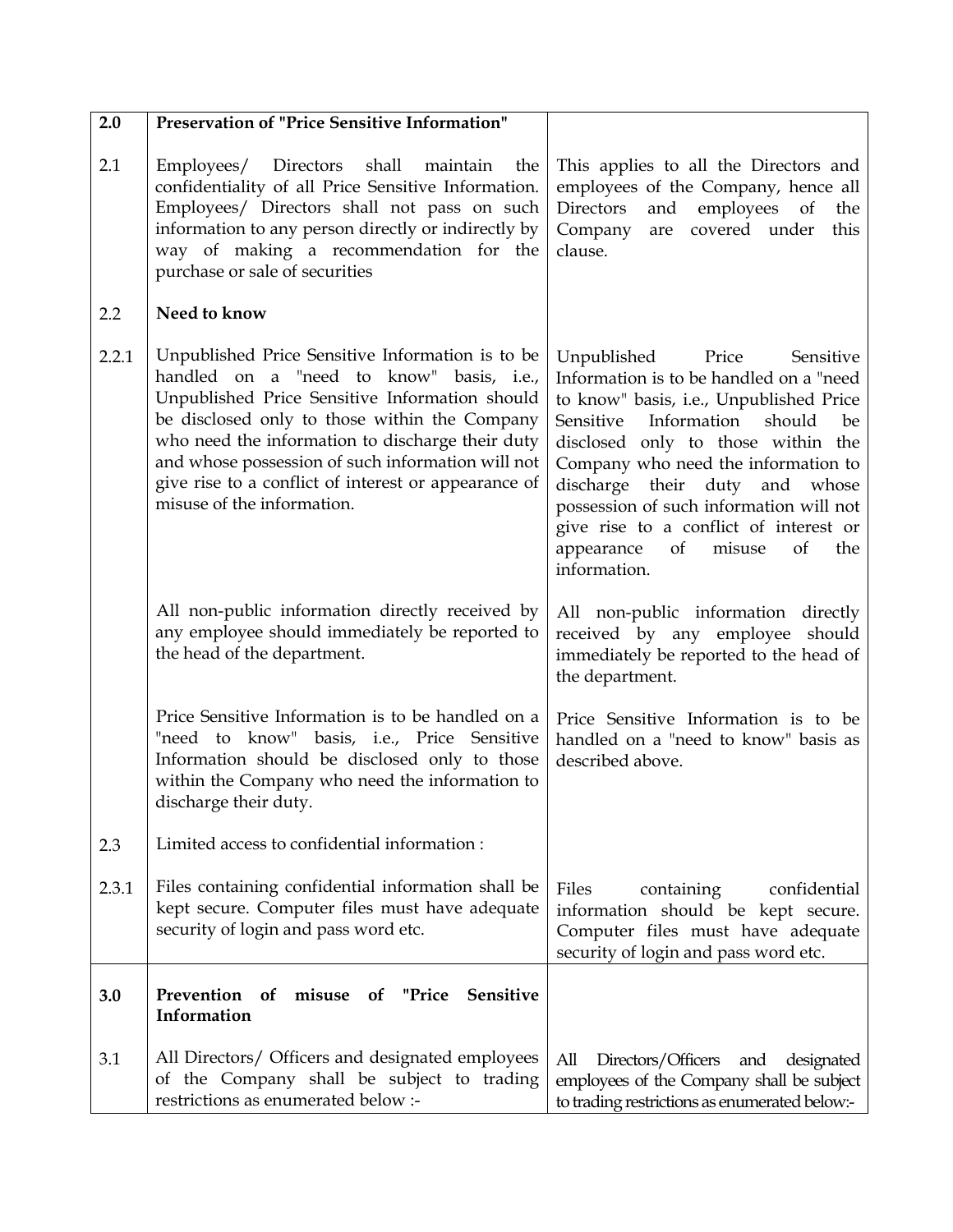| 3.2   | <b>Trading window</b>                                                                                                                                                                                                                                                                                                                                                                                                                                                                                                                         |                                                                                                                                                                                                                                                                                                                                                                                                                                                                                                                                                                                                                                                                                                                                                                    |
|-------|-----------------------------------------------------------------------------------------------------------------------------------------------------------------------------------------------------------------------------------------------------------------------------------------------------------------------------------------------------------------------------------------------------------------------------------------------------------------------------------------------------------------------------------------------|--------------------------------------------------------------------------------------------------------------------------------------------------------------------------------------------------------------------------------------------------------------------------------------------------------------------------------------------------------------------------------------------------------------------------------------------------------------------------------------------------------------------------------------------------------------------------------------------------------------------------------------------------------------------------------------------------------------------------------------------------------------------|
| 3.2.1 | The Company shall specify a trading period, to be<br>called "Trading Window", for trading in the<br>Company's securities. The trading window shall<br>be closed during the time the information referred<br>to in Para 3.2.3 is un-published.                                                                                                                                                                                                                                                                                                 | of Board<br>case<br>meetings<br>In<br>for<br>consideration of these matters Trading<br>window shall close 15 days before the<br>Board Meeting and will open after 24<br>hours of the publication of the results.<br>In other cases Company may prescribe<br>the timings of closing the trading<br>window in consultation with the<br>Company Secretary and communicate<br>the same to all Directors/Officers<br>/designated employees within<br>- 15<br>minutes of the decision to close the<br>window. Further the same order may<br>also contain the opening of trading<br>window timing wherever possible. The<br>Company may by general order specify<br>the penalties/ fines for breach of such<br>directions<br>all<br>the<br>designated<br>to<br>employees. |
| 3.2.2 | When the trading window is closed, the<br>employees / Directors shall not trade in the<br>Company's securities in such period.                                                                                                                                                                                                                                                                                                                                                                                                                | When the trading window is closed, the<br>employees / Directors shall not trade in<br>the Company's securities in such<br>period.                                                                                                                                                                                                                                                                                                                                                                                                                                                                                                                                                                                                                                  |
| 3.2.3 | The trading window shall be, inter alia, closed at<br>the time of:-<br>a. Declaration of Financial results (quarterly,<br>half-yearly and annual)<br>b. Declaration of dividends (interim and final)<br>c. Issue of securities by way of public/<br>rights/bonus etc.<br>d. Any major expansion plans or execution of<br>new projects<br>e. Amalgamation, mergers, takeovers and buy-<br>back<br>Disposal of whole or substantially whole of the<br>f.<br>undertaking<br>Any changes in policies, plans or operations of<br>g.<br>the Company | The trading window shall be, inter alia,<br>closed at the time of:-<br>a. Declaration of Financial results<br>(quarterly, half-yearly and annual)<br>b. Declaration of dividends (interim<br>and final)<br>Issue of securities by way of public/<br>c.<br>rights/bonus etc.<br>d. Any major expansion plans or<br>execution of new projects<br>e. Amalgamation, mergers, takeovers<br>and buy-back<br>Disposal of whole or substantially<br>f.<br>whole of the undertaking<br>Any changes in policies, plans or<br>g.<br>operations of the Company                                                                                                                                                                                                                 |
| 3.2.4 | The trading window shall be opened 24 hours<br>after the information referred to in Para 3.2.3 is                                                                                                                                                                                                                                                                                                                                                                                                                                             | The trading window shall be opened 24<br>hours after the information referred                                                                                                                                                                                                                                                                                                                                                                                                                                                                                                                                                                                                                                                                                      |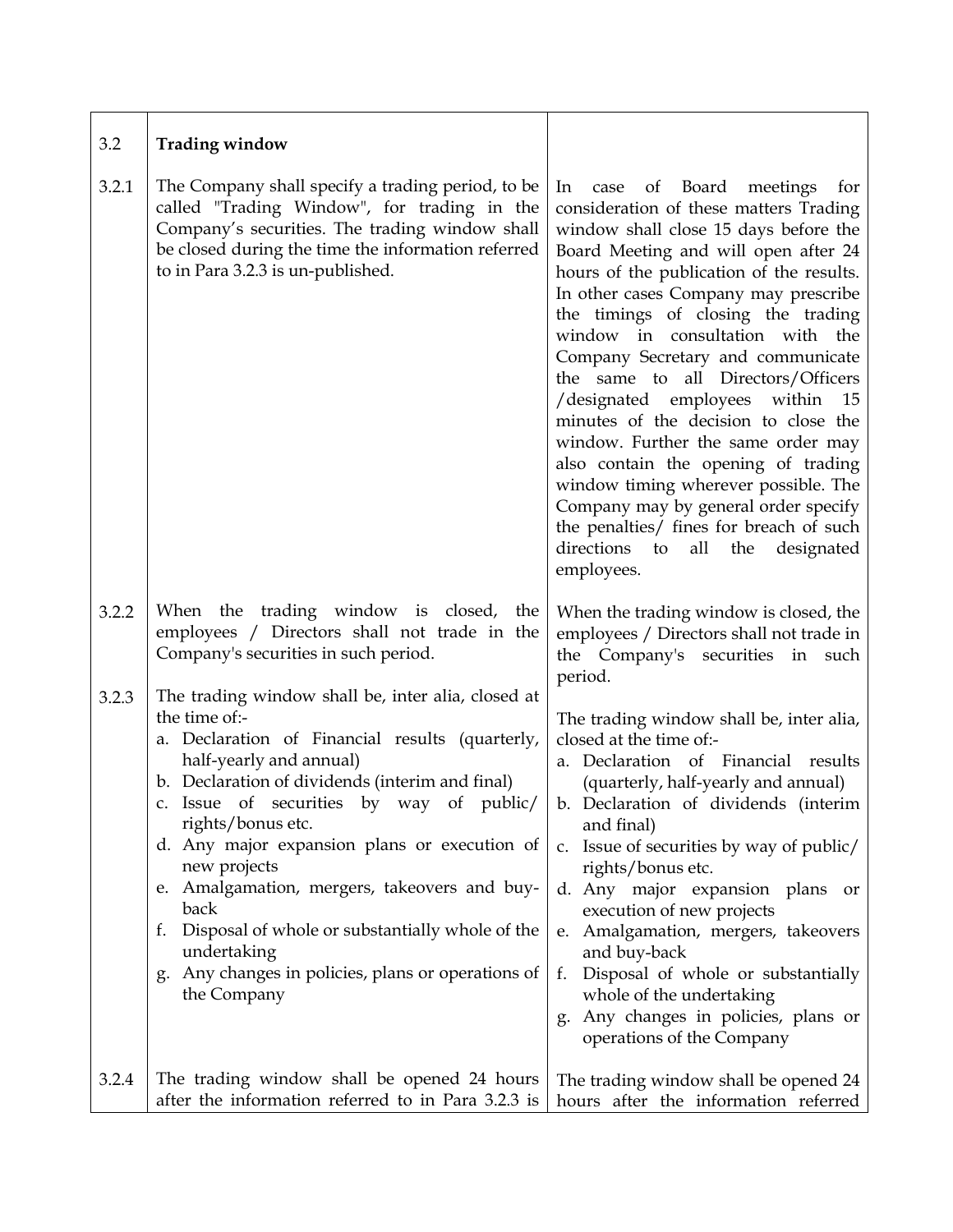|       | made public.                                                                                                                                                                                                                                                                                                                                                                                                                                                                                                                                                           | above is made public.                                                                                                                                                                                                                                                                                                                                                                                                                                 |
|-------|------------------------------------------------------------------------------------------------------------------------------------------------------------------------------------------------------------------------------------------------------------------------------------------------------------------------------------------------------------------------------------------------------------------------------------------------------------------------------------------------------------------------------------------------------------------------|-------------------------------------------------------------------------------------------------------------------------------------------------------------------------------------------------------------------------------------------------------------------------------------------------------------------------------------------------------------------------------------------------------------------------------------------------------|
| 3.2.5 | All Directors/ Officers/designated employees of<br>the Company shall conduct all their dealings in<br>the securities of the Company only in a valid<br>trading window and shall not deal in any<br>transaction involving the purchase or sale of the<br>Company's securities during the periods when<br>trading window is closed, as referred to in Para<br>3.2.3 or during any other period as may be<br>specified by the Company from time to time                                                                                                                   | Directors/ Officers/designated<br>All<br>employees of the Company shall<br>conduct all their dealings in the<br>securities of the Company only in a<br>valid trading window and shall not<br>deal in any transaction involving the<br>purchase or sale of the Company's<br>securities during the periods when<br>trading window is closed, as referred<br>above or during any other period as<br>may be specified by the Company from<br>time to time |
| 3.2.6 | In case of ESOPs, exercise of option may be<br>allowed in the period when the trading window is<br>closed. However, sale of shares allotted on<br>exercise of ESOPs shall not be allowed when<br>trading window is closed.                                                                                                                                                                                                                                                                                                                                             | Not Applicable in our case.                                                                                                                                                                                                                                                                                                                                                                                                                           |
| 3.3   | Pre clearance of trades                                                                                                                                                                                                                                                                                                                                                                                                                                                                                                                                                |                                                                                                                                                                                                                                                                                                                                                                                                                                                       |
| 3.3.1 | All Directors/Officers / designated employees of<br>the Company who intend to deal in the securities<br>of the Company (above a minimum threshold<br>limit to be decided by the Company) should pre-<br>clear the transactions as per the pre-dealing<br>procedure as described hereunder                                                                                                                                                                                                                                                                              | Directors/Officers<br>All<br>/designated<br>employees of the Company who intend<br>to deal in the securities of the Company<br>above a minimum threshold limit 2000<br>Shares should pre-clear the transactions<br>as per the pre-dealing procedure as<br>described hereunder                                                                                                                                                                         |
| 3.3.2 | An application may be made in such form as the $ $ An Application for this purpose shall<br>Company may notify in this regard, to the be made in Form N to the Compliance<br>Compliance officer indicating the estimated<br>number of<br>securities that the<br>designated<br>employee/ officer/ director intends to deal in, the<br>details as to the depository with which he has a<br>security account, the details as to the securities in<br>such depository mode and such other details as<br>may be required by any rule made by the<br>Company in this behalf. | officer indicating the estimated number<br>securities that the<br>designated<br>of<br>employee/ officer/ director intends to<br>deal in, the details as to the depository<br>with which he has a security account,<br>the details as to the securities in such<br>depository mode and such other details<br>as may be required by any rule made<br>by the Company in this behalf.                                                                     |
| 3.3.3 | An undertaking shall be executed in favour of the<br>Company by such designated employee / director<br>/ officer incorporating, inter alia, the following<br>clauses, as may be applicable                                                                                                                                                                                                                                                                                                                                                                             | An undertaking in <i>Form O</i> shall be<br>executed in favour of the Company by<br>such designated employee / director /<br>officer incorporating, inter alia, the                                                                                                                                                                                                                                                                                   |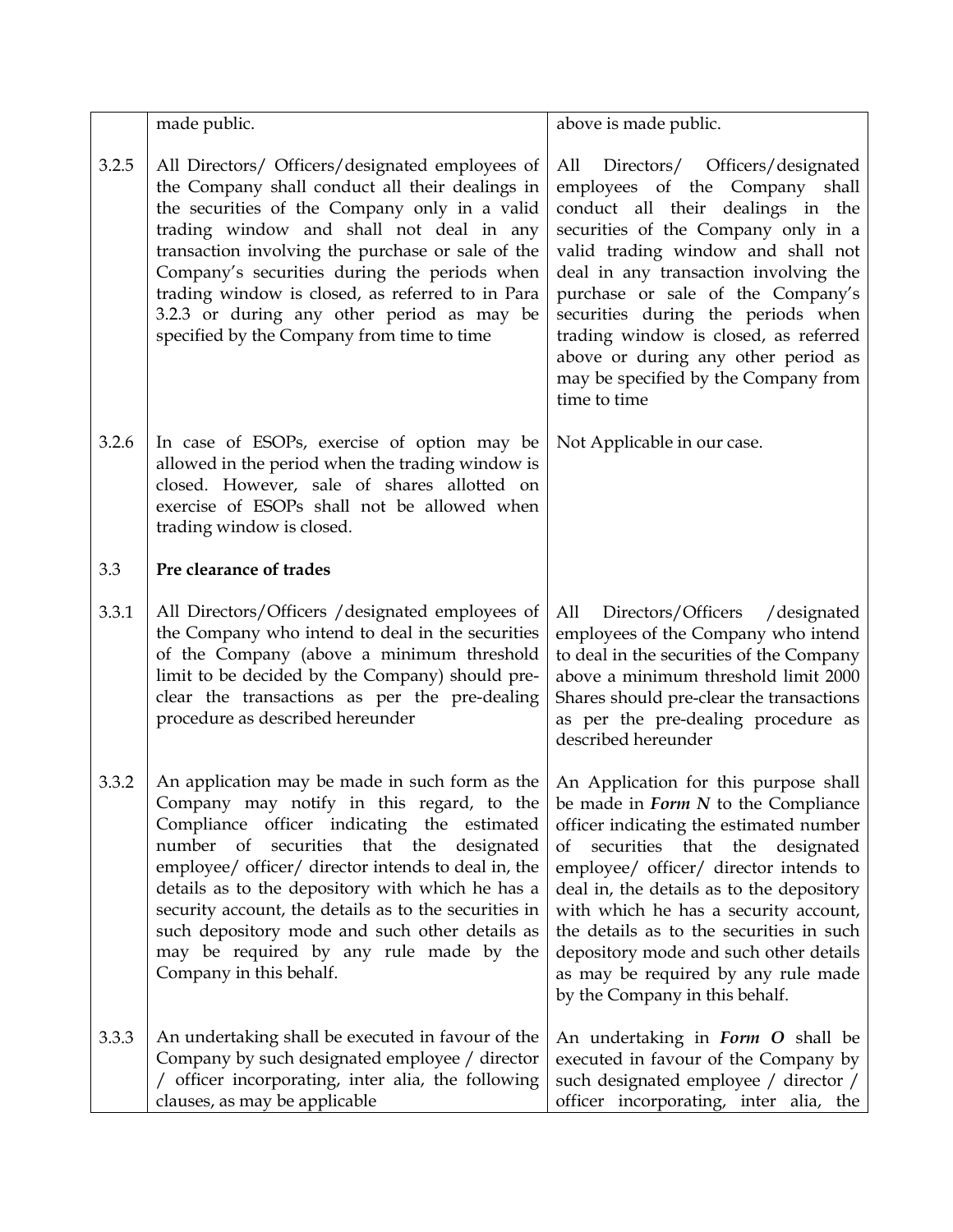|     |                                                                                                                                                                                                                                                                                                                                                                                                                                               | following clauses, as may be applicable                                                                                                                                                                                                                                                                                                                                                                                                                         |
|-----|-----------------------------------------------------------------------------------------------------------------------------------------------------------------------------------------------------------------------------------------------------------------------------------------------------------------------------------------------------------------------------------------------------------------------------------------------|-----------------------------------------------------------------------------------------------------------------------------------------------------------------------------------------------------------------------------------------------------------------------------------------------------------------------------------------------------------------------------------------------------------------------------------------------------------------|
|     | That the employee/ director/officer does not<br>a.<br>have any access or has not received "Price<br>Sensitive Information" upto the time of signing<br>the undertaking.                                                                                                                                                                                                                                                                       | That the employee/ director/officer<br>a.<br>does not have any access or has not<br>received<br>"Price<br>Sensitive<br>Information" upto the time of<br>signing the undertaking.                                                                                                                                                                                                                                                                                |
|     | b. That in case the employee/ director/officer<br>has access to or receives "Price Sensitive<br>Information" after the signing of the<br>undertaking but before the execution of the<br>transaction<br>shall<br>he/she<br>inform<br>the<br>Compliance officer of the change in his<br>position and that he/she would completely<br>refrain from dealing in the securities of the<br>Company till the time such information<br>becomes public. | b. That<br>case the<br>employee/<br>in<br>director/officer has access to or<br>receives<br>"Price<br>Sensitive<br>Information" after the signing of the<br>undertaking<br>but<br>before<br>the<br>execution of the transaction he/she<br>shall inform the Compliance officer<br>of the change in his position and<br>that he/she would completely<br>refrain from dealing in the securities<br>of the Company till the time such<br>information becomes public. |
|     | c. That he/she has not contravened the code of<br>conduct for prevention of insider trading as<br>notified by the Company from time to time.                                                                                                                                                                                                                                                                                                  | c. That he/she has not contravened<br>the code of conduct for prevention<br>of insider trading as notified by the<br>Company from time to time.                                                                                                                                                                                                                                                                                                                 |
|     | d. That he/she has made a full and true<br>disclosure in the matter                                                                                                                                                                                                                                                                                                                                                                           | d. That he/she has made a full and<br>true disclosure in the matter                                                                                                                                                                                                                                                                                                                                                                                             |
| 4.0 | <b>Other restrictions</b>                                                                                                                                                                                                                                                                                                                                                                                                                     |                                                                                                                                                                                                                                                                                                                                                                                                                                                                 |
| 4.1 | All Directors/Officers / designated employees<br>shall execute their order in respect of securities of<br>the Company within one week after the approval of<br>pre-clearance is given. If the order is not executed<br>within one week after the approval is given, the<br>employee/ director must pre clear the transaction<br>again                                                                                                         | Directors/Officers<br>All<br>/designated<br>employees shall execute their order in<br>respect of securities of the Company<br>within one week after the approval of<br>pre-clearance is given. If the order is<br>not executed within one week after the<br>approval is given, the employee/<br>director must pre clear the transaction<br>again.                                                                                                               |
| 4.2 | All Directors/Officers / designated employees<br>shall hold their investments in securities for a<br>minimum period of 30 days in order to be<br>considered as being held for investment purposes.                                                                                                                                                                                                                                            | Directors/Officers<br>/designated<br>All<br>employees shall hold their investments in<br>securities for a minimum period of 30<br>days in order to be considered as being                                                                                                                                                                                                                                                                                       |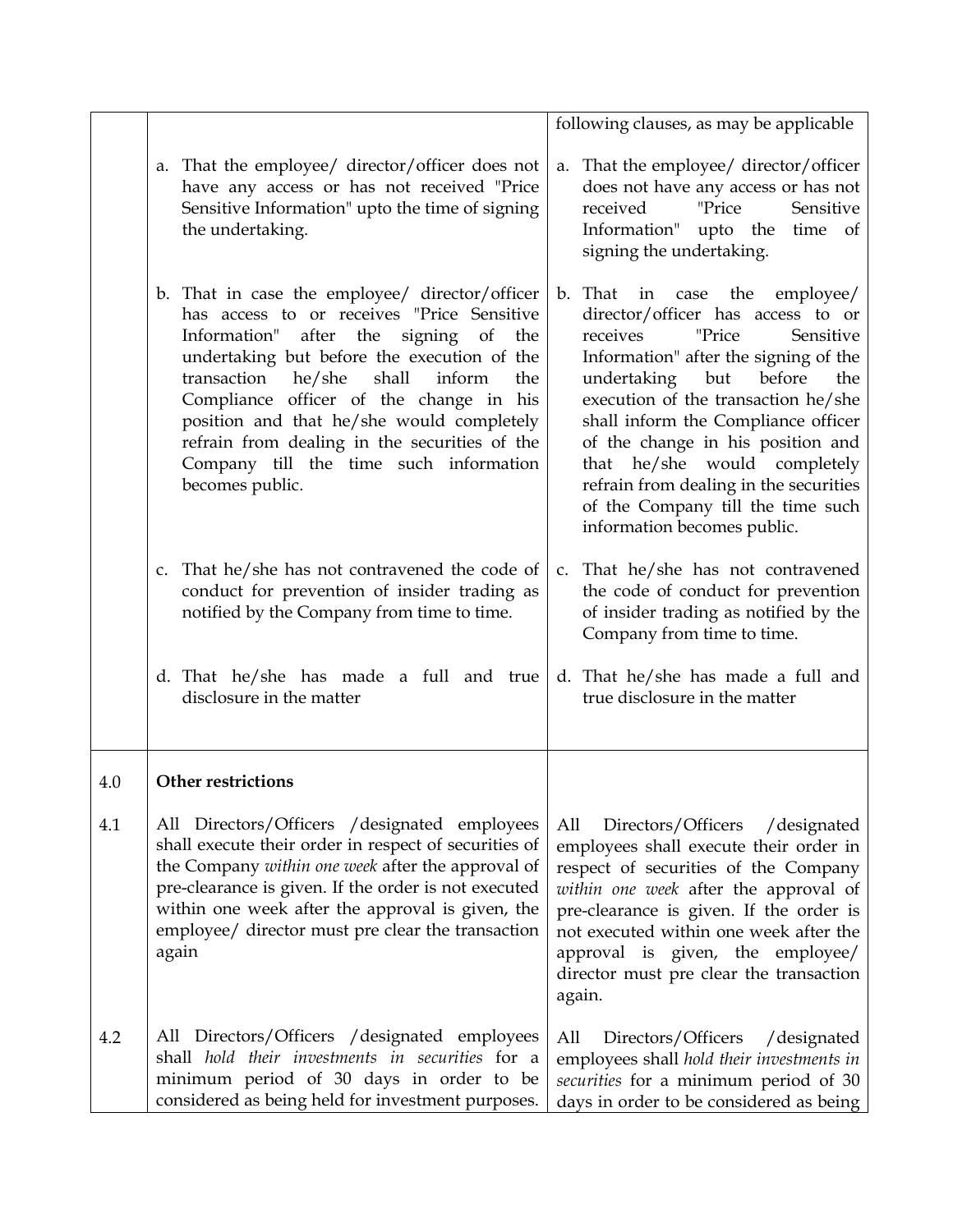| 4.3 | The holding period shall also apply<br>to<br>subscription in the primary market (IPOs). In the<br>case of IPOs, the holding period would commence<br>when the securities are actually allotted.<br>In case the sale of securities is necessitated by                             | held for investment purposes. The<br>holding period shall also apply to<br>subscription in the primary market<br>(IPOs). In the case of IPOs, the holding<br>period would commence when the<br>securities are actually allotted.<br>In case the sale of securities is |
|-----|----------------------------------------------------------------------------------------------------------------------------------------------------------------------------------------------------------------------------------------------------------------------------------|-----------------------------------------------------------------------------------------------------------------------------------------------------------------------------------------------------------------------------------------------------------------------|
|     | personal emergency, the holding period may be<br>waived by the compliance officer after recording<br>in writing his/her reasons in this regard                                                                                                                                   | necessitated by personal emergency,<br>the holding period may be waived by<br>the compliance officer after recording<br>in writing his/her reasons in this<br>regard. The Application for the same<br>should be made in Form S.                                       |
| 5.0 | Reporting Requirements for transactions in<br>securities                                                                                                                                                                                                                         |                                                                                                                                                                                                                                                                       |
| 5.1 | 5.1 All Directors/Officers / designated employees<br>of the listed Company shall be required to<br>forward following details of their Securities<br>transactions including the statement of dependent<br>family members (as defined by the Company) to<br>the Compliance officer | Directors/Officers<br>All<br>/designated<br>employees of the Company shall be<br>required to forward following details of<br>their Securities transactions including<br>the statement of dependent family<br>members to the Compliance officer                        |
|     | a. all holdings in securities of that Company by<br>Directors/Officers / designated employees at<br>the time of joining the Company:                                                                                                                                             | a. all holdings in securities of that<br>Company by Directors/Officers<br>/designated employees at the time<br>of joining the Company in Form B;                                                                                                                      |
|     | b. periodic statement of any transactions in<br>securities (the periodicity of reporting may be<br>defined by the Company. The Company may<br>also be free to decide whether reporting is<br>required for trades where pre-clearance is also<br>required); and                   | b. Quarterly<br>statement<br>of<br>any<br>transactions in securities in Form D.<br>The Company shall also take<br>reporting for trades where pre-<br>clearance is required in Form F;                                                                                 |
|     | c. annual statement of all holdings in securities                                                                                                                                                                                                                                | c. annual statement of all holdings in<br>securities of the Company in Form<br>G.                                                                                                                                                                                     |
|     |                                                                                                                                                                                                                                                                                  | d. Every Directors/Officers designated<br>employees of the Company shall<br>disclose the change in holdings in<br>Form H within two working days<br>working days of the receipt of                                                                                    |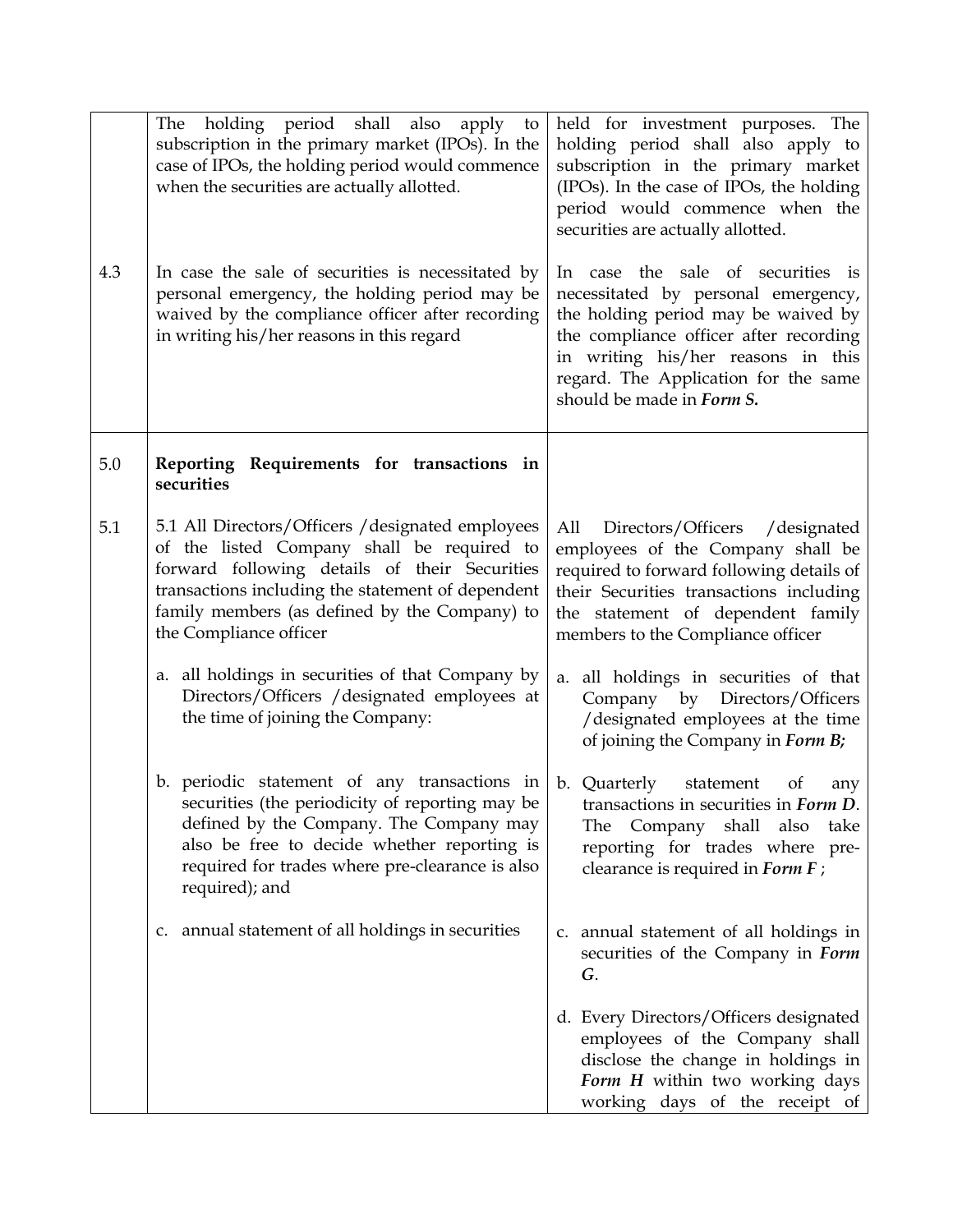|     |                                                                                                                                                                                                                                                                                                                                                                                                      | intimation of allotment of shares or<br>the acquisition or sale of shares or<br>voting rights, as the case may be as<br>is required in terms of Clause 13 of<br>the SEBI (Prohibition of Insider<br>Trading) Regulations, 1992                                                                                                                                               |
|-----|------------------------------------------------------------------------------------------------------------------------------------------------------------------------------------------------------------------------------------------------------------------------------------------------------------------------------------------------------------------------------------------------------|------------------------------------------------------------------------------------------------------------------------------------------------------------------------------------------------------------------------------------------------------------------------------------------------------------------------------------------------------------------------------|
| 5.2 | The Compliance officer shall maintain records of<br>all the declarations in the appropriate form given<br>by the Directors/Officers / designated employees<br>for a minimum period of three years.                                                                                                                                                                                                   | The Compliance officer shall maintain<br>records of all the declarations in the<br>appropriate form given by the Directors<br>/Officers/designated employees for a<br>minimum period of three years.                                                                                                                                                                         |
| 5.3 | The Compliance officer shall place before the<br>Managing Director/Chief Executive Officer or a<br>committee specified by the Company, on a<br>monthly basis all the details of the dealing in the<br>securities by employees / director / officer of the<br>Company and the acCompanying documents<br>that such persons had executed under the pre-<br>dealing procedure as envisaged in this code. | Company appoints the Share<br>The<br>Transfer Committee as Committee for<br>the purpose of these regulations also.<br>The CO may be required to report the<br>Quarterly dealings details together with<br>contravention if any by any employee<br>on exceptional basis to the Committee.                                                                                     |
|     |                                                                                                                                                                                                                                                                                                                                                                                                      | The Company is also required to<br>submit the information pertaining to<br>initial disclosure/ continual disclosure<br>to all the stock exchanges where the<br>shares of the Company are listed within<br>5 days of receipt of information from<br>the employees. Hence it is made<br>compulsory to all the employees to<br>submit information within strict time<br>limits. |
| 6.0 | Penalty for contravention of code of conduct                                                                                                                                                                                                                                                                                                                                                         |                                                                                                                                                                                                                                                                                                                                                                              |
| 6.1 | Any employee/ officer / director who trades in<br>securities or communicates any information for<br>trading in securities, in contravention of the code<br>of conduct may be penalised and appropriate<br>action may be taken by the Company.                                                                                                                                                        | Any employee/ officer / director who<br>trades in securities or communicates<br>information<br>for<br>trading<br>any<br>in<br>securities, in contravention of the code<br>of conduct may be penalised and<br>appropriate action may be taken by the<br>Company.                                                                                                              |
| 6.2 | Employees / Officers / Directors of the Company<br>who violate the code of conduct shall also be<br>subject to disciplinary action by the Company,<br>which may include wage freeze, suspension,<br>ineligibility for future participation in employee                                                                                                                                               | Employees / Officers / Directors of the<br>Company who violate the code of<br>conduct shall<br>also be subject<br>to<br>disciplinary action by the Company,<br>which may<br>include<br>wage<br>freeze,                                                                                                                                                                       |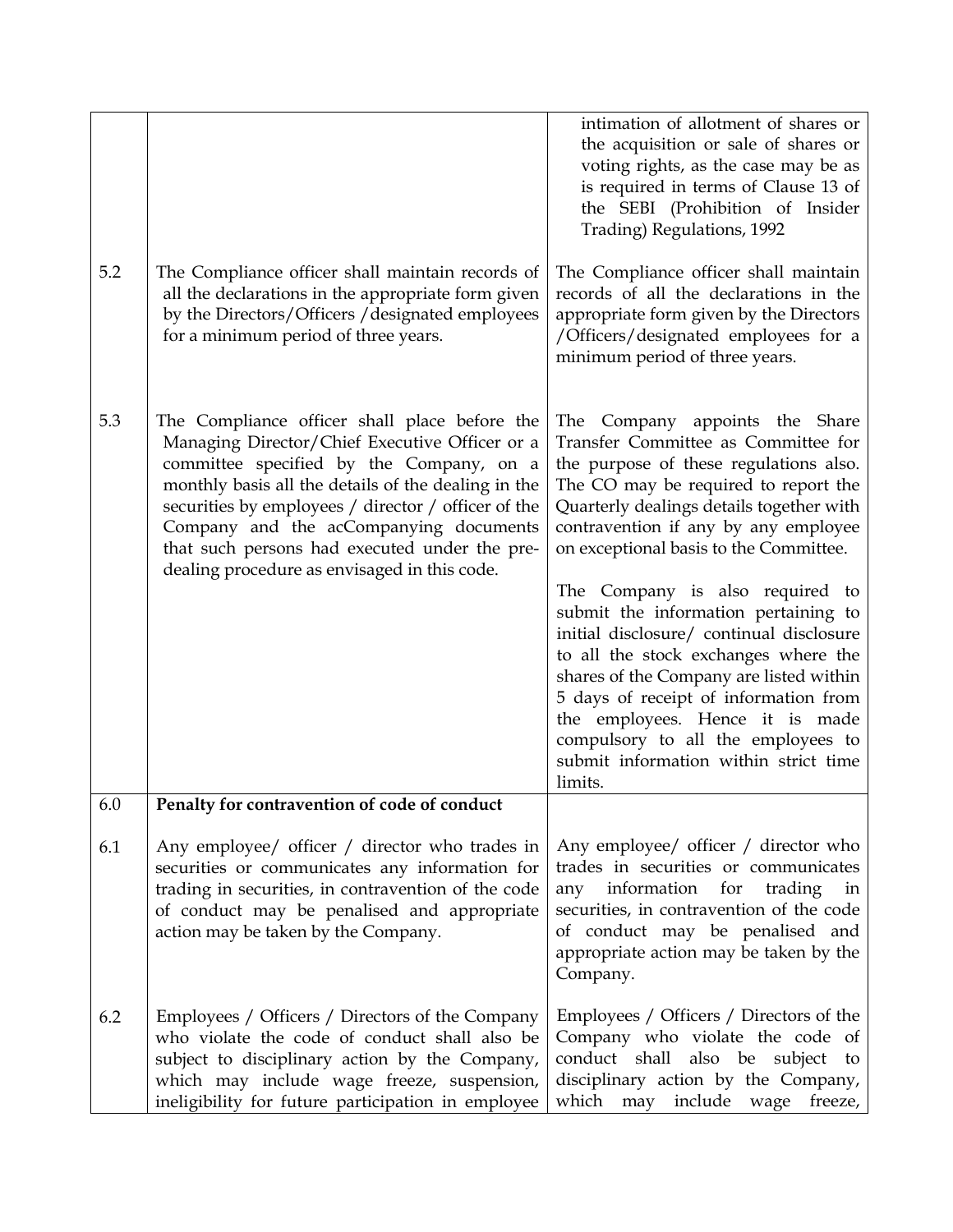|     | stock option plans, etc                                                                                                                                                                              | suspension, etc                                                                                                                                                                                                                   |
|-----|------------------------------------------------------------------------------------------------------------------------------------------------------------------------------------------------------|-----------------------------------------------------------------------------------------------------------------------------------------------------------------------------------------------------------------------------------|
| 6.3 | The action by the Company shall not preclude<br>SEBI from taking any action in case of violation of<br>SEBI (Prohibition of Insider Trading), Regulations,<br>1992.                                  | The action by the Company shall not<br>preclude SEBI from taking any action in<br>case of violation of SEBI (Prohibition of<br>Insider Trading), Regulations, 1992.                                                               |
| 7.0 | Information to SEBI in case of violation of SEBI<br>(Prohibition of Insider Trading) Regulations,<br>1992                                                                                            |                                                                                                                                                                                                                                   |
| 7.1 | In case it is observed by the Company/compliance<br>officer that there has been a violation of SEBI<br>(Prohibition of Insider Trading) Regulations, 1992,<br>SEBI shall be informed by the Company. | case it is observed<br>In<br>by<br>the<br>Company/compliance officer that there<br>of SEBI<br>been a violation<br>has<br>(Prohibition of Insider<br>Trading)<br>Regulations, 1992, SEBI<br>shall<br>be<br>informed by the Company |

In addition to the general guidelines to be followed by employees and Directors there are special provisions for dealing with the analysts and disclosure of any price sensitive information to them simultaneously to the public. The set guidelines as per the regulations are as follows.

## **Guidelines to be followed while dealing with analyst**

- Only public information to be provided to analyst. Else information given to analyst should be simultaneously made public at earliest.
- To avoid misquoting at least two representatives should be present at meetings with analyst and discussions should preferably be recorded.
- Company should be careful when dealing with analysts questions that raise issues outside the intended scope of discussion. If the answer includes price sensitive information, a public announcement should be made before responding.
- Simultaneous release of information by way of press release / update website / live webcasting.
- Information filed with Stock Exchanges would be made available at Company's website.

Further, disclosure made to Stock Exchanges may disseminate through stock exchange's network.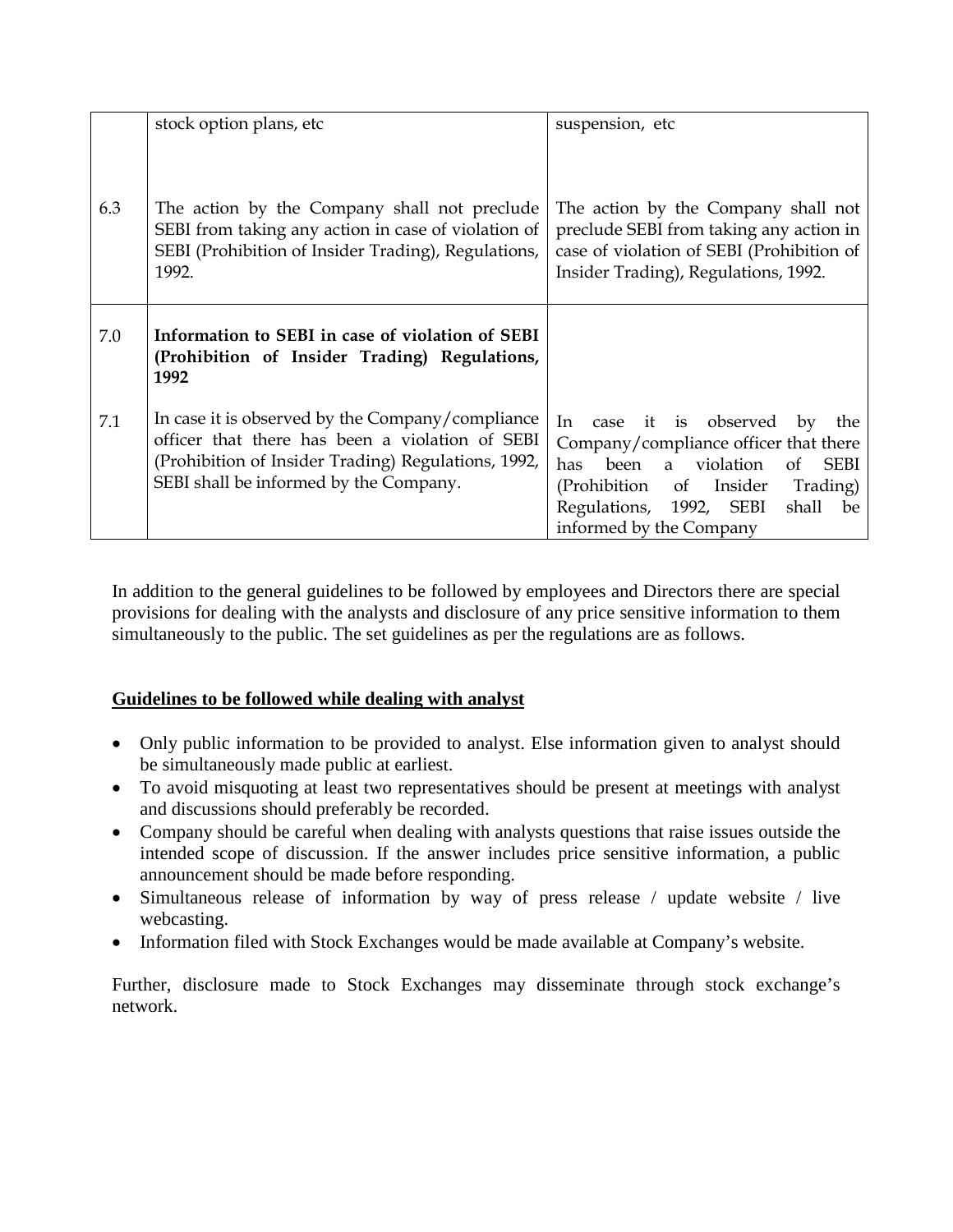**Form N**

### **APPLICATION FOR PRE CLEARANCE**

To, The Compliance Officer, Date Maral Overseas Limited Bhilwara Towers, A-12, Sector -1, NOIDA – 201 301

**From:**

Name Designation Department

#### **Through Division/Department head**

Dear Sir

With reference to the Code for prohibition of Insider Trading of Maral Overseas Limited, I seek your approval to subscribe to/agree to subscribe/to purchase sell/deal as an agent/principal in \_\_\_\_\_\_\_\_\_\_\_\_\_(nos.) equity shares of the company.

The statement of shareholding in Form I as on \_\_\_\_\_\_\_\_\_\_\_\_ and undertaking in the prescribed format are enclosed for your perusal in this connection.

Date \_\_\_\_\_\_\_\_ Signature \_\_\_\_\_\_\_\_\_\_\_\_

#### **PRE-CLEARANCE ORDER**

------------------------------------------------------------------------------------------------------------

This is to inform you that your request for dealing in \_\_\_\_\_\_\_(nos.) shares of the company as mentioned in your above-mentioned application is approved. Please note that the said transaction must be completed on or before \_\_\_\_\_\_\_\_\_\_(date) that is within 7 days from today.

For Maral Overseas Limited

| Date | mhance <b>( )</b> t<br>)††1cer |
|------|--------------------------------|
|      |                                |

#### **CONFIRMATION OF DEAL**

To: The Compliance Officer

I confirm that the share dealing for which approval was granted on was completed on by purchasing/selling \_\_\_\_\_\_\_\_ (nos.) equity shares of the Company.

Date \_\_\_\_\_\_\_\_ Signature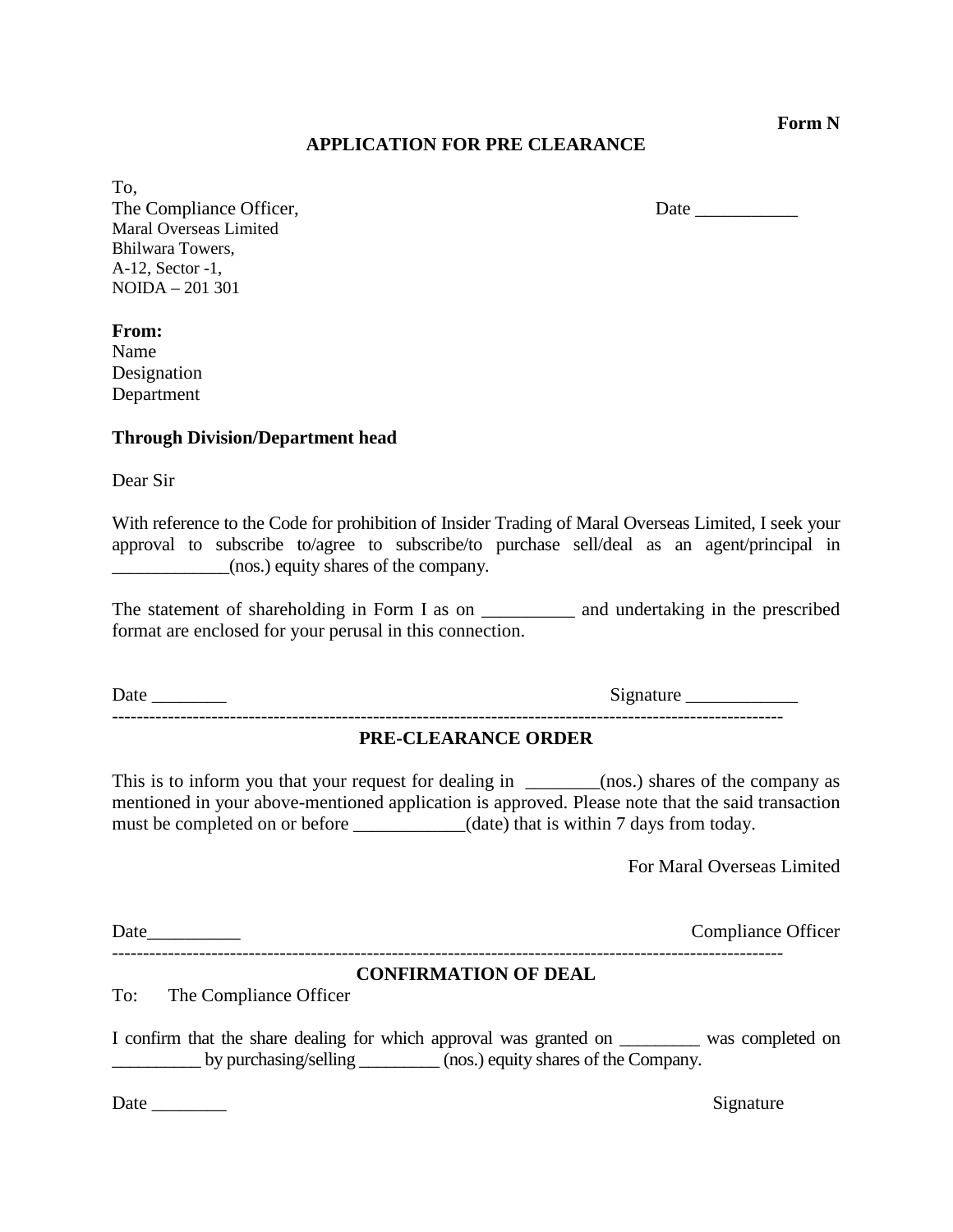## **UNDERTAKING TO BE SUBMITTED ALONGWITH THE APPLICATION FOR PRE-CLEARANCE**

I, \_\_\_\_\_\_\_\_\_\_\_\_\_\_\_\_\_\_\_\_\_\_\_\_\_\_\_\_\_\_\_\_\_\_\_\_\_\_\_\_\_\_\_\_\_\_\_\_\_\_\_\_\_\_ (Name, designation and dept) residing at \_\_\_\_\_\_\_\_\_\_\_\_\_\_\_\_\_\_\_\_\_\_\_\_\_\_\_\_\_\_\_\_\_\_\_\_\_\_\_\_\_\_\_\_\_\_\_\_\_\_\_\_\_, am desirous of dealing in \_\_\_\_\_\_\_ shares of Maral Overseas Limited as mentioned in my application dated for pre-clearance of the transaction.

As required by the Code for prohibition of Insider Trading of \_\_\_\_\_\_\_\_, I hereby state that –

- a) I have no access to nor do I have any information that could be construed as "Price Sensitive Information" as defined in the code upto the time of signing this undertaking;
- b) In the event that I have access to or received any information that could be construed as "Price Sensitive Information" as defined in the code, after the signing of this undertaking but before executing the transaction for which approval is sought, I shall inform the Compliance Officer of the same and shall completely refrain from dealing in the securities of the Company until such information becomes public;
- c) I have not contravened the provisions of the code of conduct for prohibition of insider trading as notified by the company from time to time;
- d) I have made full and true disclosure in the matter.

Date : Signature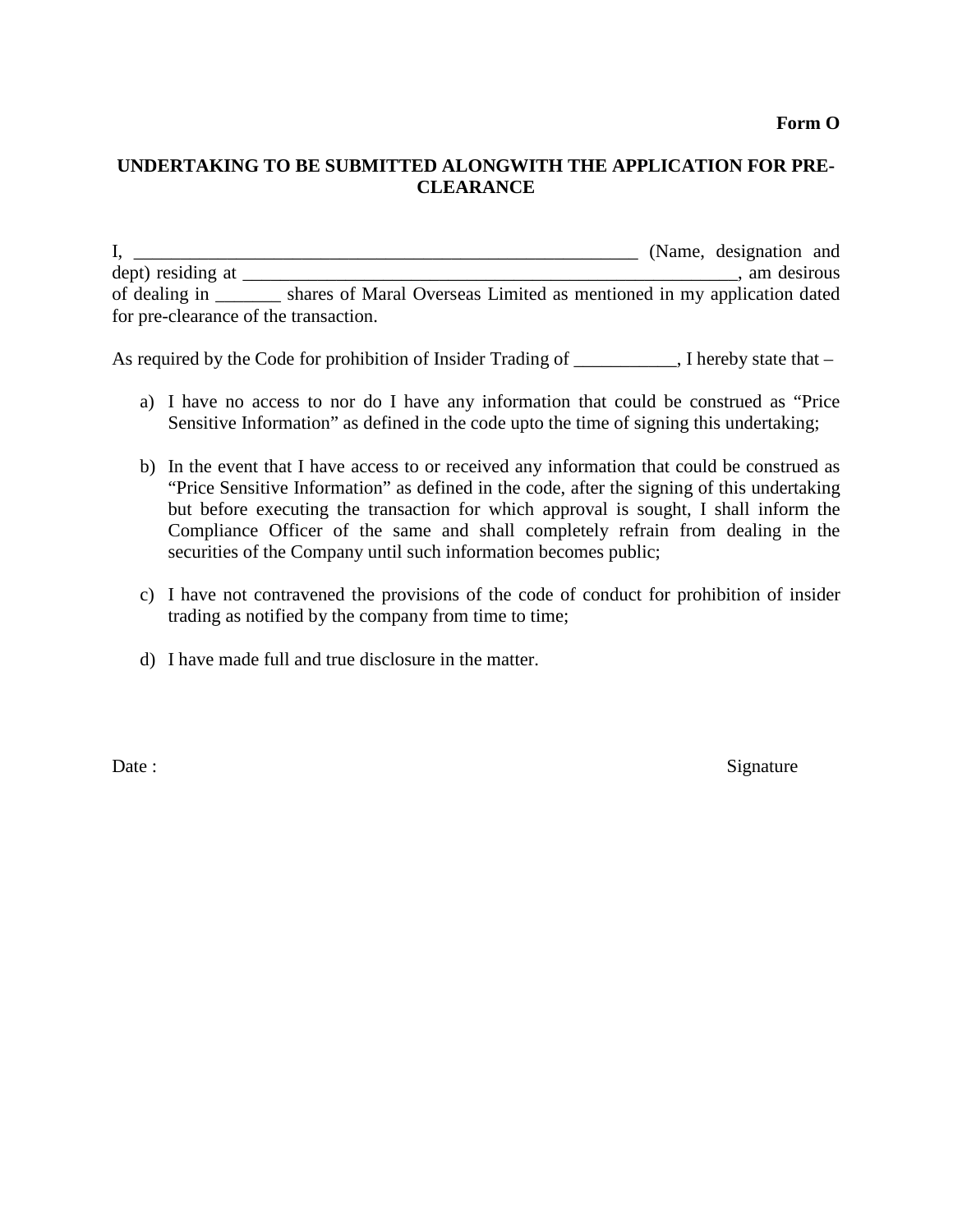**Form S**

### **APPLICATION FOR WAIVER OF MINIMUM HOLDING PERIOD**

The Compliance Officer, Date \_\_\_\_\_\_\_\_\_\_\_ Maral Overseas Limited Bhilwara Towers, A-12, Sector -1, NOIDA – 201 301

### **Through Division/Department head**

Dear Sir,

I request you to grant me waiver of the minimum holding period of 30 days as required under the code for prohibition of insider trading with respect to \_\_\_\_\_\_\_\_\_\_\_\_\_\_ shares of the company held by me/\_\_\_\_\_\_\_\_\_\_\_\_\_\_\_\_\_\_\_\_( name of relative) singly/jointly acquired by me on \_\_\_\_\_\_\_\_\_\_\_\_(date). I desire to deal in the said shares on account of  $\frac{1}{\sqrt{2\pi}}$  (give reasons).

Thanking You, Yours faithfully,

(Name) (Designation) (Department)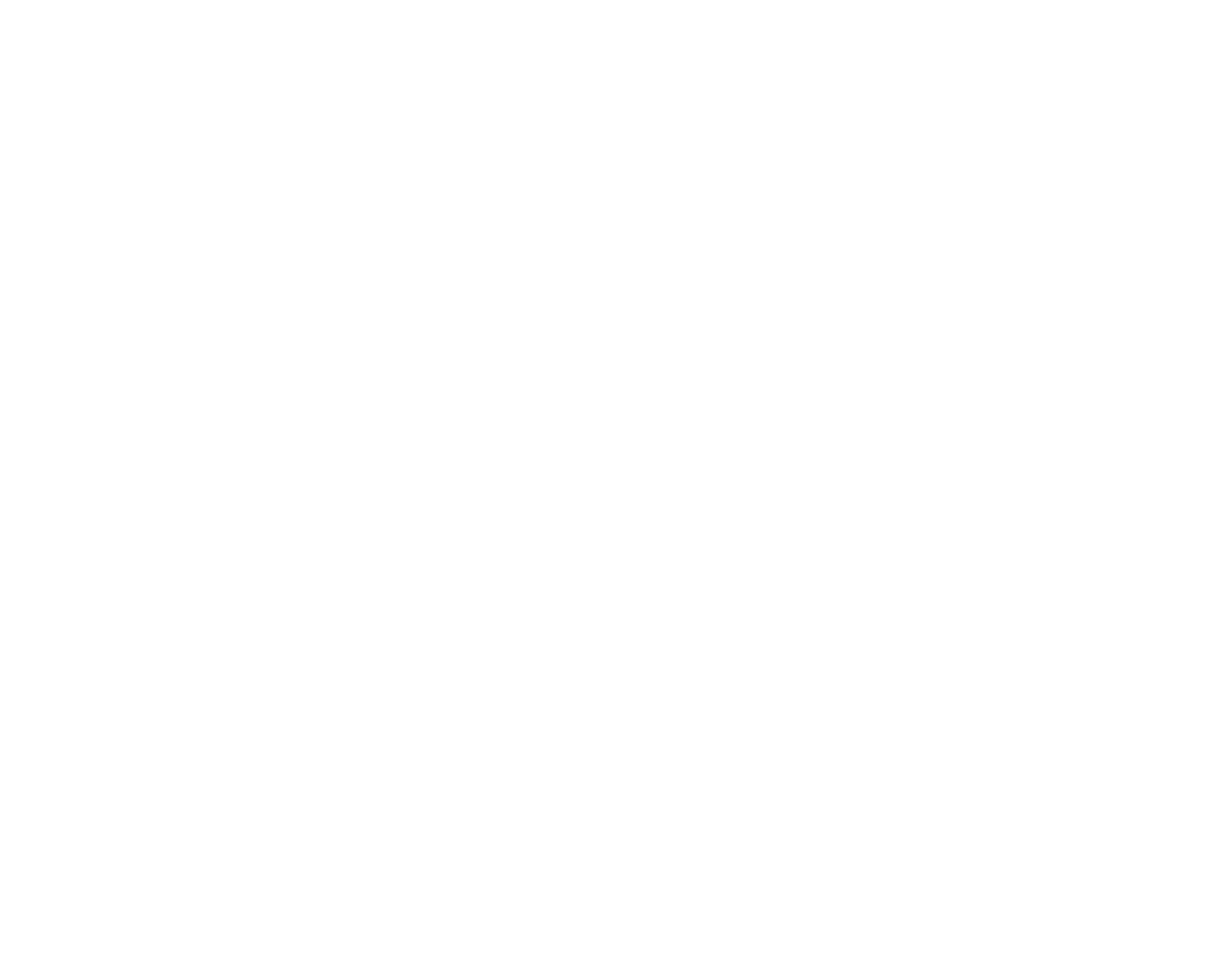## **SECURITIES AND EXCHANGE BOARD OF INDIA (PROHIBITION OF INSIDER TRADING) REGULATIONS, 1992**

## DETAILS OF CHAGNE IN SHAREHOLDING BY DIRECTOR OR OFFICER OF A LISTED COMPANY AND HIS DEPEPENDENTS

| Name, &<br>address of<br>Director/Officer<br>and their<br>dependents if<br>any | <b>PAN</b><br>No. | No. and $\%$<br>of shares<br>by the<br>Director/<br><b>Officer</b> | Date of<br>receipt of<br>allotment /<br>advice<br>acquisition /<br>sale of<br>shares | Date of<br>intimation<br>to Company | Mode of<br>acquisition<br>(market)<br>purchase!<br>public/rights/<br>preferential<br>offer etc.) | No. and $\%$<br>of post<br>acquisition/<br>sale | <b>Trading</b><br>member<br>through whom<br>the trade was<br>executed with<br><b>SEBI</b><br><b>Registration</b><br>No. of the<br>T.M. | <b>Exchange on</b><br>which the<br>trade was<br>executed | Buy<br>quantity | Buy<br>value | sell<br>quantity | sell<br>value |
|--------------------------------------------------------------------------------|-------------------|--------------------------------------------------------------------|--------------------------------------------------------------------------------------|-------------------------------------|--------------------------------------------------------------------------------------------------|-------------------------------------------------|----------------------------------------------------------------------------------------------------------------------------------------|----------------------------------------------------------|-----------------|--------------|------------------|---------------|
|                                                                                |                   |                                                                    |                                                                                      |                                     |                                                                                                  |                                                 |                                                                                                                                        |                                                          |                 |              |                  |               |

Signature \_\_\_\_\_\_\_\_\_\_\_\_\_\_\_\_\_\_\_\_

Date: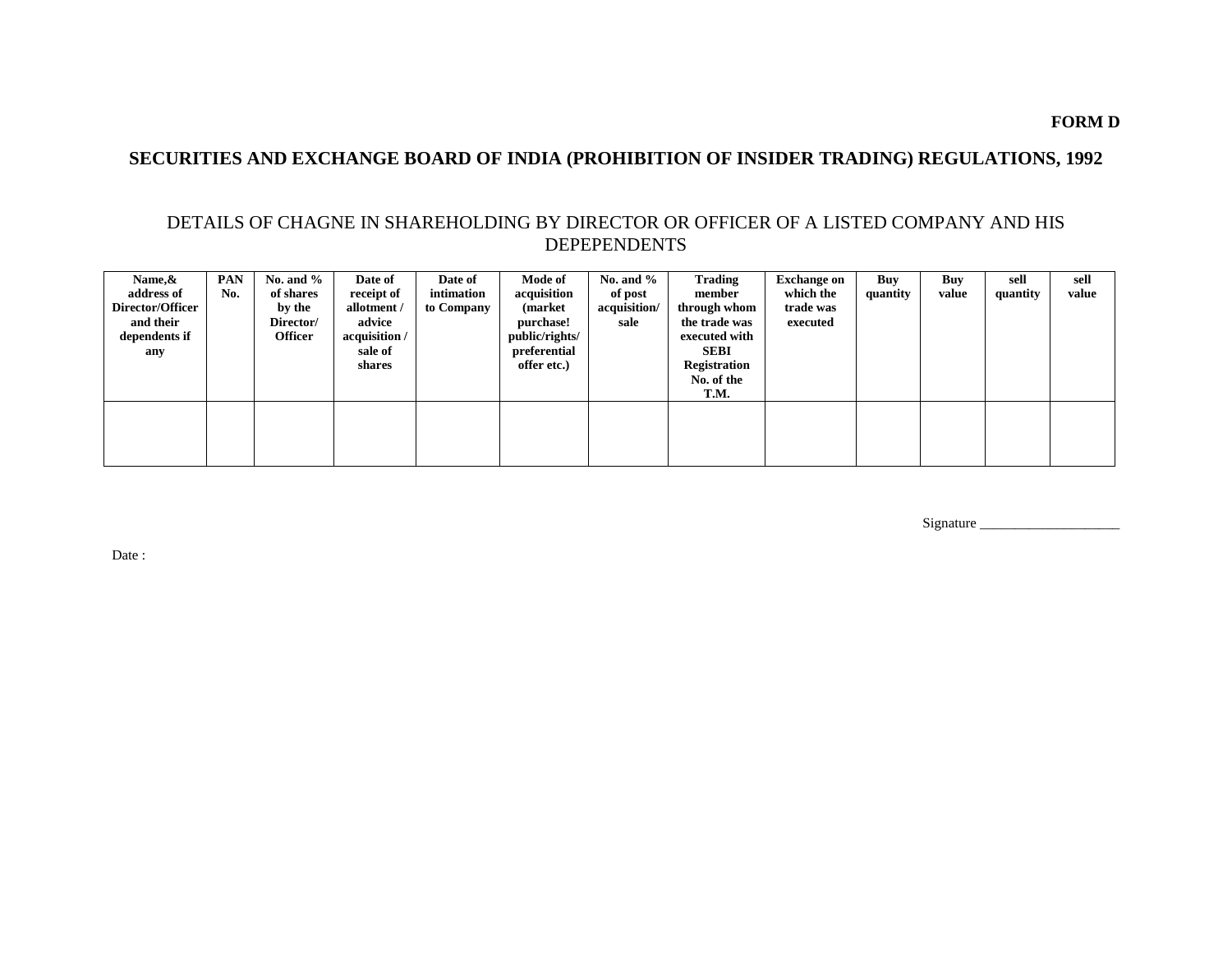## **FORM B**

*Securities and Exchange Board of India (Prohibition of Insider Trading) Regulations,1992 [Regulation 13(2) and (6)]*

# **FORM FOR INITIAL DISCLOSURE OF DETAILS OF SHARES HELD BY DIRECTORS/DESIGNATED EMPLOYEES**

| Name, &<br>address of<br>Director /<br><b>Officer</b> and<br>their<br>dependents if<br>any. | PAN No. | Date of<br>assuming<br>office of<br>Director/<br><b>Officer</b> | No. and $%$ of<br>shares held at<br>the time of<br>becoming<br>Director /<br>officer | Date of<br>intimation<br>to<br>Company | Mode of<br>acquisition<br>( <i>market</i><br><i>purchase/</i><br>public/rights/<br>preferential<br>offer etc.) | <b>Trading</b><br>member<br>through whom<br>the trade was<br>executed with<br><b>SEBI</b><br><b>Registration No.</b><br>of the T.M. | <b>Exchang</b><br>e on<br>which<br>the trade<br>was<br>executed | Buy<br>quantity | Buy<br>value |
|---------------------------------------------------------------------------------------------|---------|-----------------------------------------------------------------|--------------------------------------------------------------------------------------|----------------------------------------|----------------------------------------------------------------------------------------------------------------|-------------------------------------------------------------------------------------------------------------------------------------|-----------------------------------------------------------------|-----------------|--------------|
|                                                                                             |         |                                                                 |                                                                                      |                                        |                                                                                                                |                                                                                                                                     |                                                                 |                 |              |
|                                                                                             |         |                                                                 |                                                                                      |                                        |                                                                                                                |                                                                                                                                     |                                                                 |                 |              |
|                                                                                             |         |                                                                 |                                                                                      |                                        |                                                                                                                |                                                                                                                                     |                                                                 |                 |              |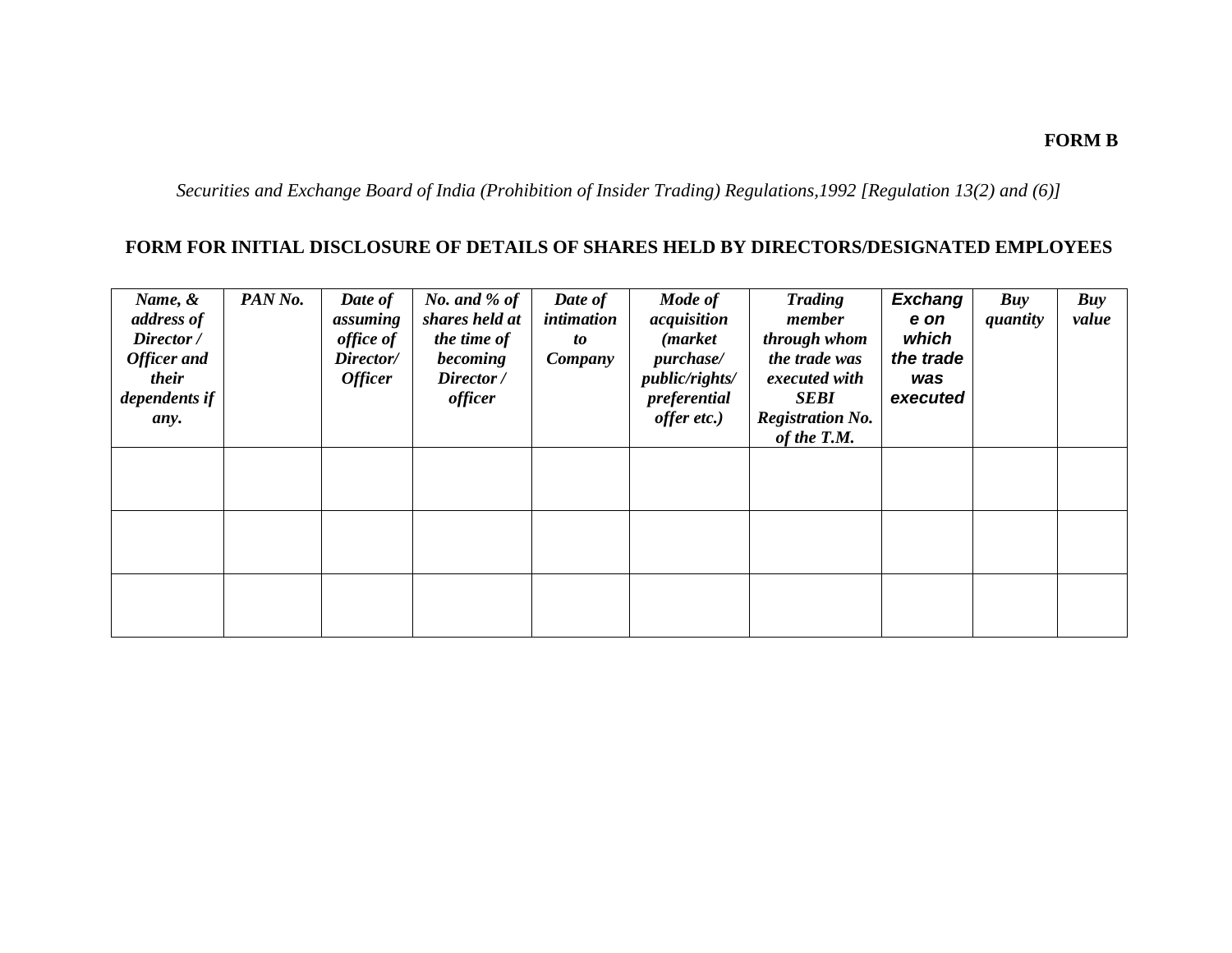**FORM F**

To Date \_\_\_\_\_\_\_\_\_\_\_

The Compliance Officer Maral Overseas Limited

# **STATEMENT OF HOLDINGS AT THE TIME OF PRE-CLEARANCE**

# 1. DETAILS OF SHAREHOLDING OF DIRECTOR / OFFICER / DESIGNATED EMPLOYEES HELD IN THEIR OWN NAME

| Name | Designation | Department | No. of Shares held<br>(Folio No./DP ID<br>$Client$ ID) | Nature of<br>transaction for<br>which approval is<br>sought | No. of shares to be<br>dealt |
|------|-------------|------------|--------------------------------------------------------|-------------------------------------------------------------|------------------------------|
|      |             |            |                                                        |                                                             |                              |

## II DETAILS OF SHARES HELD BY DEPENDENT FAMILY MEMBERS

| Name | Relation-ship | No. of Shares held       | Nature of transaction for   No. of shares to be dealt |  |
|------|---------------|--------------------------|-------------------------------------------------------|--|
|      |               | (Folio No./DP ID Client) | which approval is                                     |  |
|      |               | ID)                      | sought                                                |  |
|      |               |                          |                                                       |  |
|      |               |                          |                                                       |  |
|      |               |                          |                                                       |  |
|      |               |                          |                                                       |  |

I/We declare that I/we have complied with the requirement of the minimum holding period of 30 days with respect of the shares sold.

Signature \_\_\_\_\_\_\_\_\_\_\_\_\_\_\_\_\_\_\_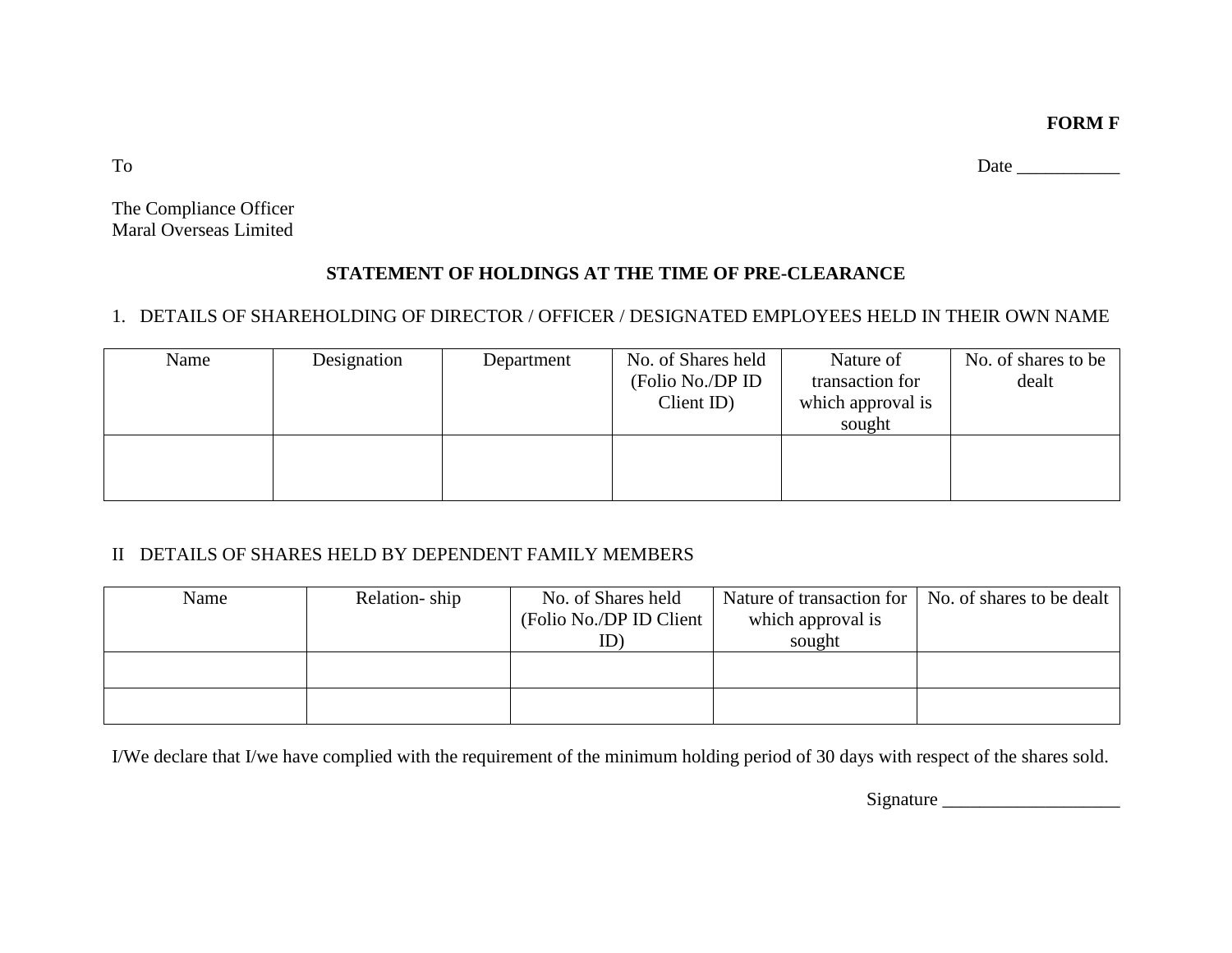**FORM G**

To Date \_\_\_\_\_\_\_\_\_\_\_

The Compliance Officer Maral Overseas Limited

## **ANNUAL DISCLOSURE**

## 1. STATEMENT OF SHAREHOLDINGS OF DIRECTORS / OFFICERS / DESIGNATED EMPLOYEES

| Name | Designation | Department | No. of Shares | No. of Shares | No. of Shares   | No. of Shares | Folio No./DP               |
|------|-------------|------------|---------------|---------------|-----------------|---------------|----------------------------|
|      |             |            | held on       | bought during | sold during the | held on       | <b>ID</b> Client <b>ID</b> |
|      |             |            | (first day of | the year      | year            | (Last day of  |                            |
|      |             |            | year)         |               |                 | year)         |                            |
|      |             |            |               |               |                 |               |                            |
|      |             |            |               |               |                 |               |                            |
|      |             |            |               |               |                 |               |                            |

## II DETAILS OF SHARES HELD BY DEPENDENT FAMILY MEMBERS

| Name | Relation-ship | No. of Shares held  | No. of Shares     |                 | No. of Shares sold   No. of Shares held | Folio No./DP ID |
|------|---------------|---------------------|-------------------|-----------------|-----------------------------------------|-----------------|
|      |               | <sub>on</sub>       | bought during the | during the year | $\cdot$ on $\_\_$                       | Client ID       |
|      |               | (first day of year) | year              |                 | (Last day of year)                      |                 |
|      |               |                     |                   |                 |                                         |                 |
|      |               |                     |                   |                 |                                         |                 |
|      |               |                     |                   |                 |                                         |                 |
|      |               |                     |                   |                 |                                         |                 |

I/We declare that the shares sold have been held by me/us for 30 days.

I/We further declare that the above disclosure is true and correct and is in accordance with the previous disclosures given to the company.

Signature \_\_\_\_\_\_\_\_\_\_\_\_\_\_\_\_\_\_\_\_